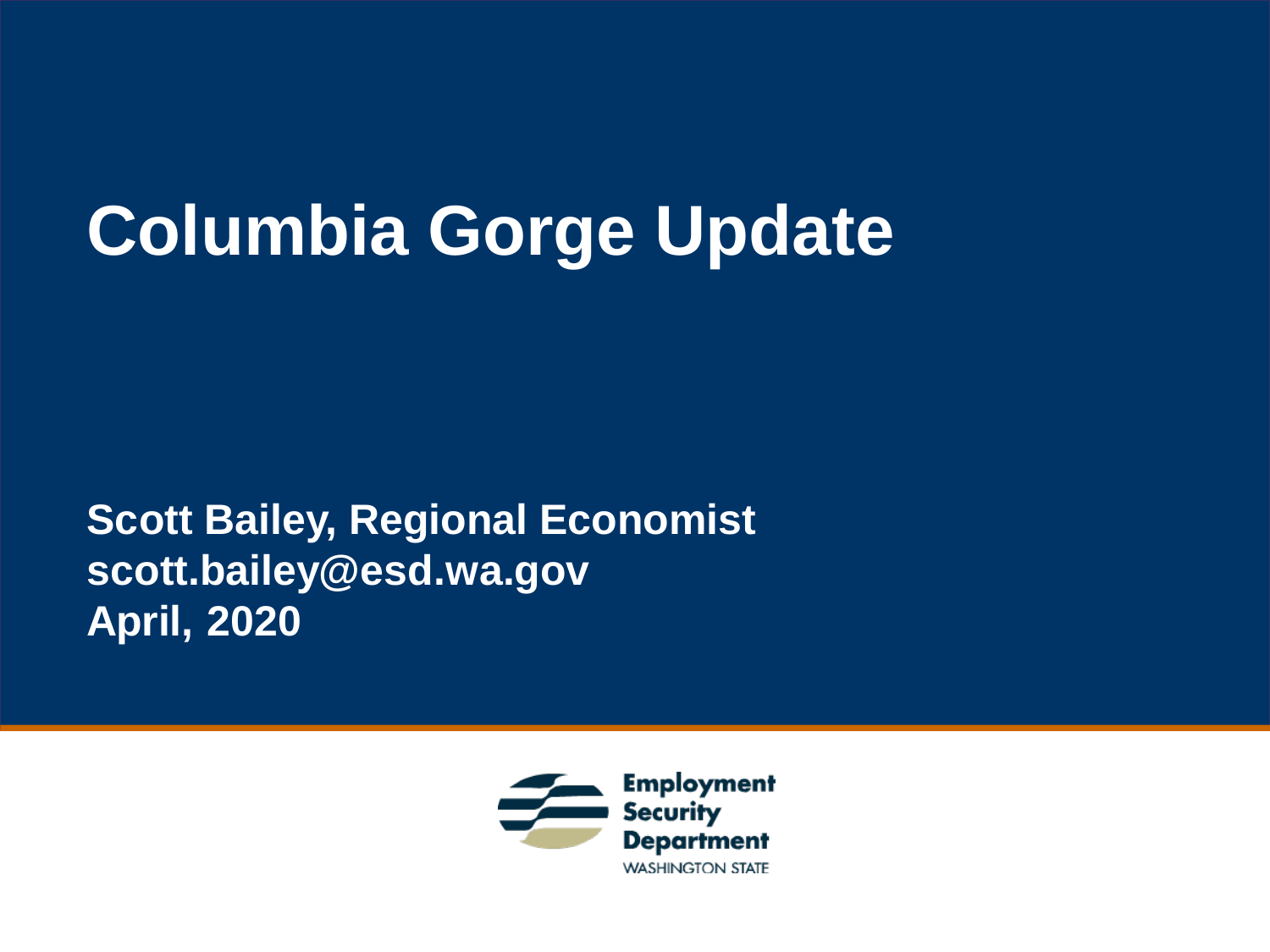# **Pre-COVID/COVID/Post-COVID**

- •**Compare 2005-2009 and 2010-2014 with 2015-2019**
	- •**Note: ACS data has large margin of error**
- •**February 2020 to current situation**
- •**Speculation on the future**
	- •**Like the lottery, this is for entertainment purposes only**

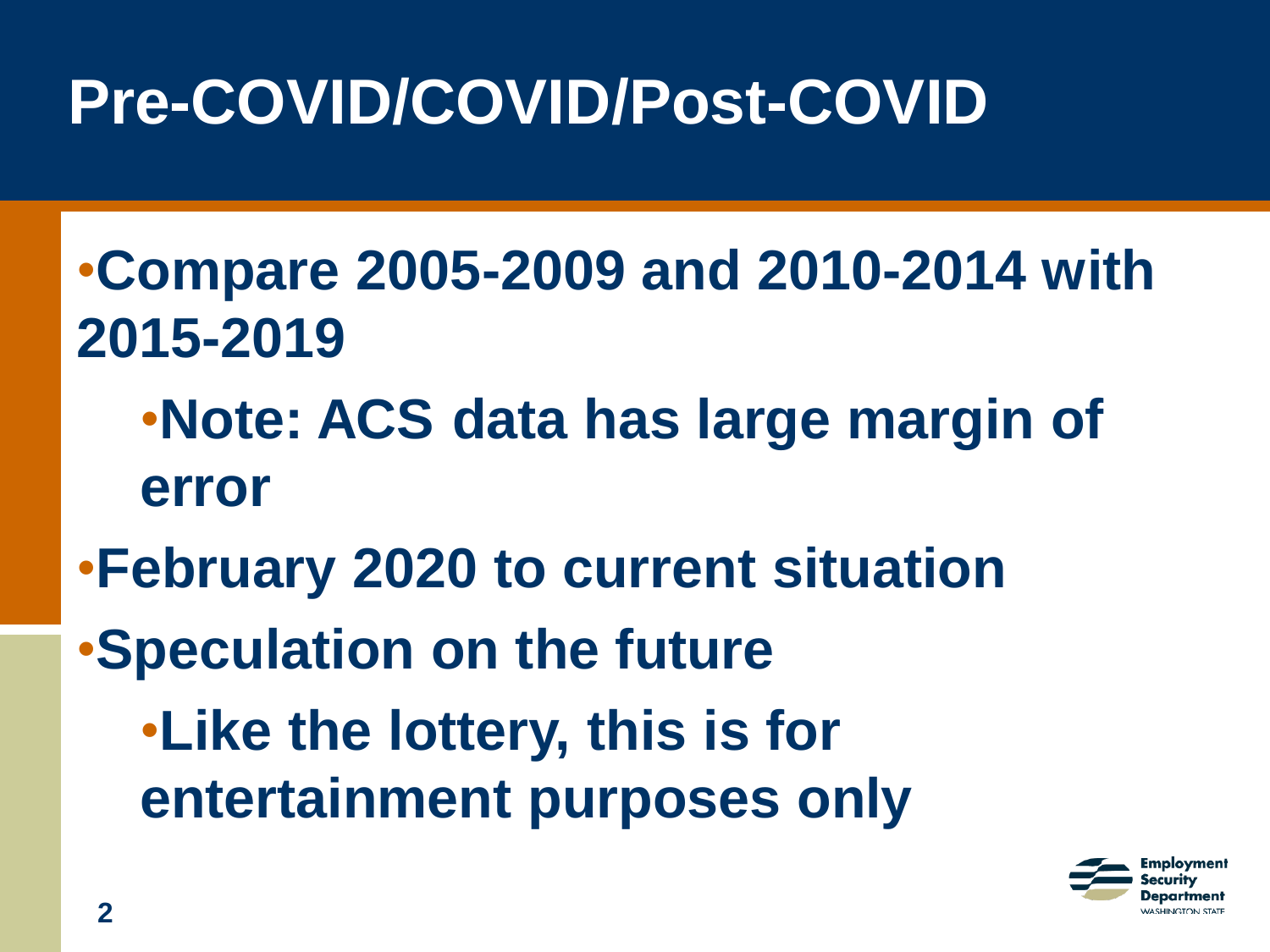#### **Population**

•**"Demography is destiny"** •**U.S. fertility rate: 1.781** •**Replacement rate: 2.08**

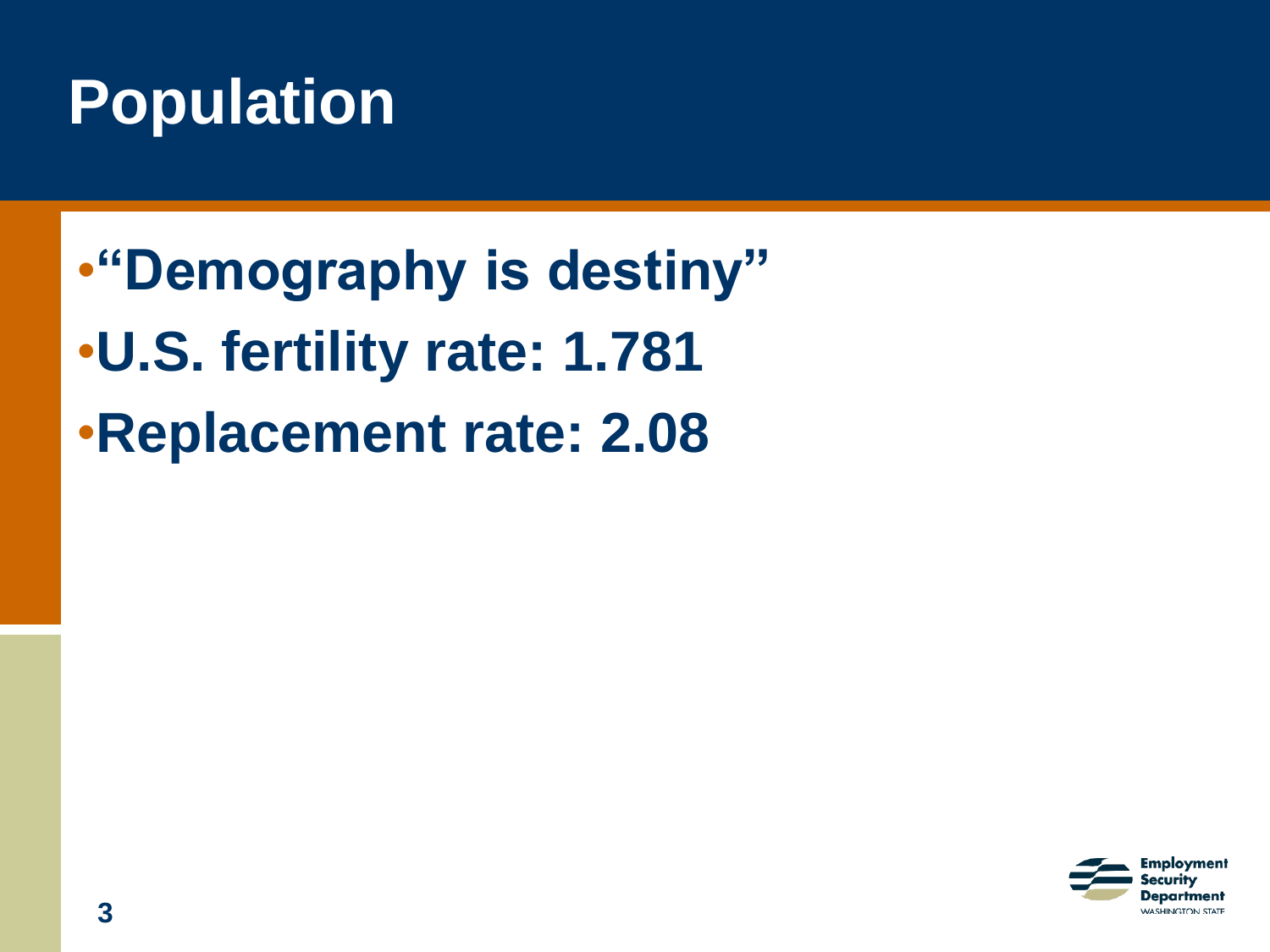#### **Population in the Gorge**

| <b>Area</b>        | 2010        | 2020        | <b>Change</b> |
|--------------------|-------------|-------------|---------------|
| <b>Hood River</b>  | 22,346      | 25,640      | 14.7%         |
| Klickitat          | 20,318      | 22,770      | 12.1%         |
| Sherman            | 1,765       | 1,795       | 1.7%          |
| Skamania           | 11,066      | 12,220      | 10.4%         |
| <b>Wasco</b>       | 25,213      | 27,295      | 8.3%          |
| <b>Gorge Total</b> | 80,708      | 89,720      | 11.2%         |
| Oregon             | 3,831,074   | 4,268,055   | 11.4%         |
| Washington         | 6,724,540   | 7,656,200   | 13.9%         |
| U.S.               | 309,191,211 | 330,575,402 | 6.9%          |

**4** Source: Census, PSU, OFM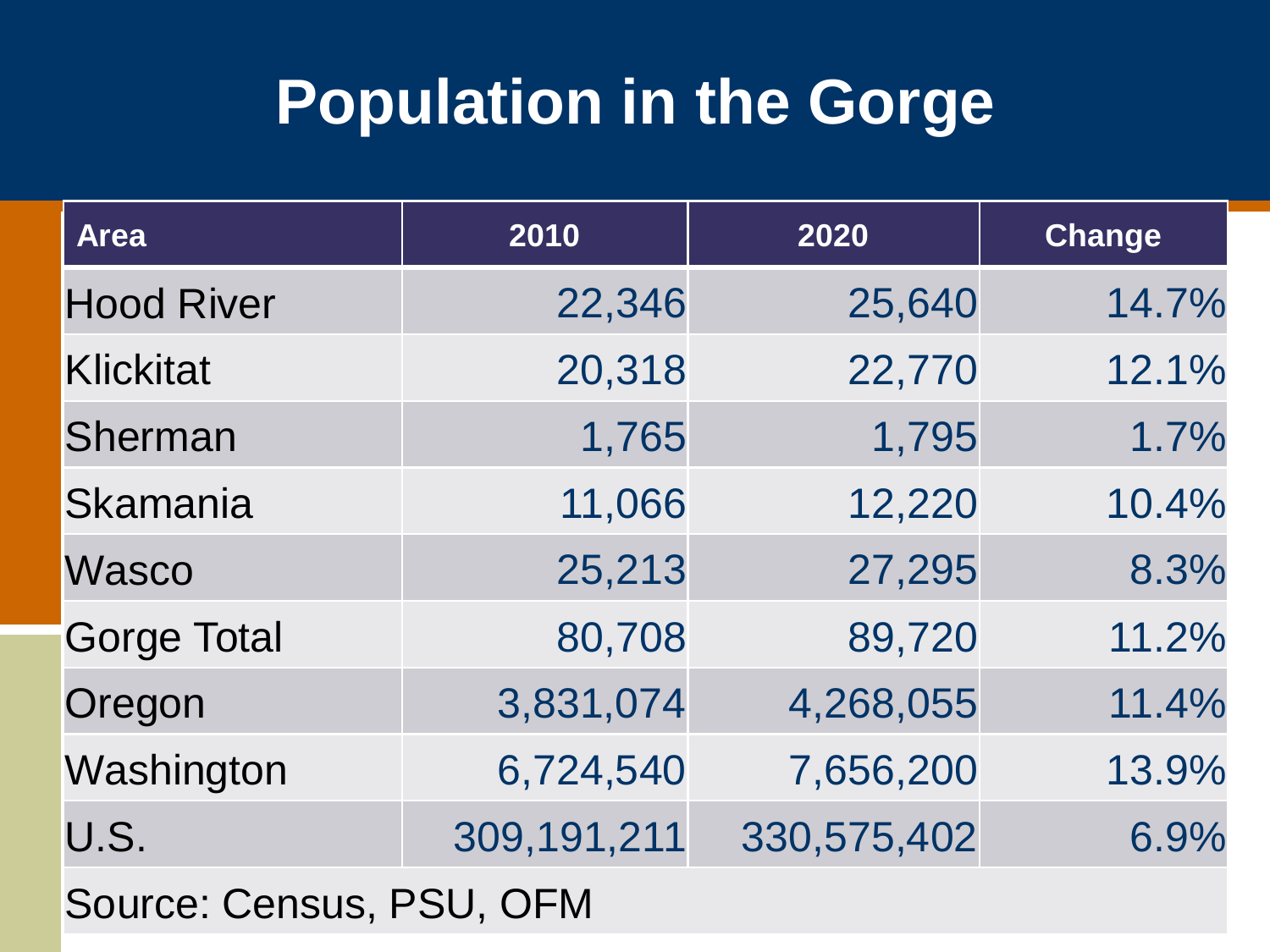## **Growth disaggregated**

| <b>Area</b>        | 2010-20    | <b>Births - Deaths</b> | <b>Net Migration</b> |
|--------------------|------------|------------------------|----------------------|
| <b>Hood River</b>  | 3,294      | 925                    | 2,369                |
| <b>Klickitat</b>   | 2,452      | 214                    | 2,238                |
| Sherman            | 30         | $-7$                   | 37                   |
| Skamania           | 1,154      | 92                     | 1,062                |
| Wasco              | 2,082      | $-151$                 | 2,233                |
| <b>Gorge Total</b> | 9,012      | 1,073                  | 7.939                |
| Oregon             | 436,981    | 96,865                 | 340,116              |
| Washington         | 931,660    | 338,327                | 593,333              |
| U.S. (9 years)     | 19,481,418 | 11,621,558             | 7,859,860            |

**5** Source: Census, PSU, OFM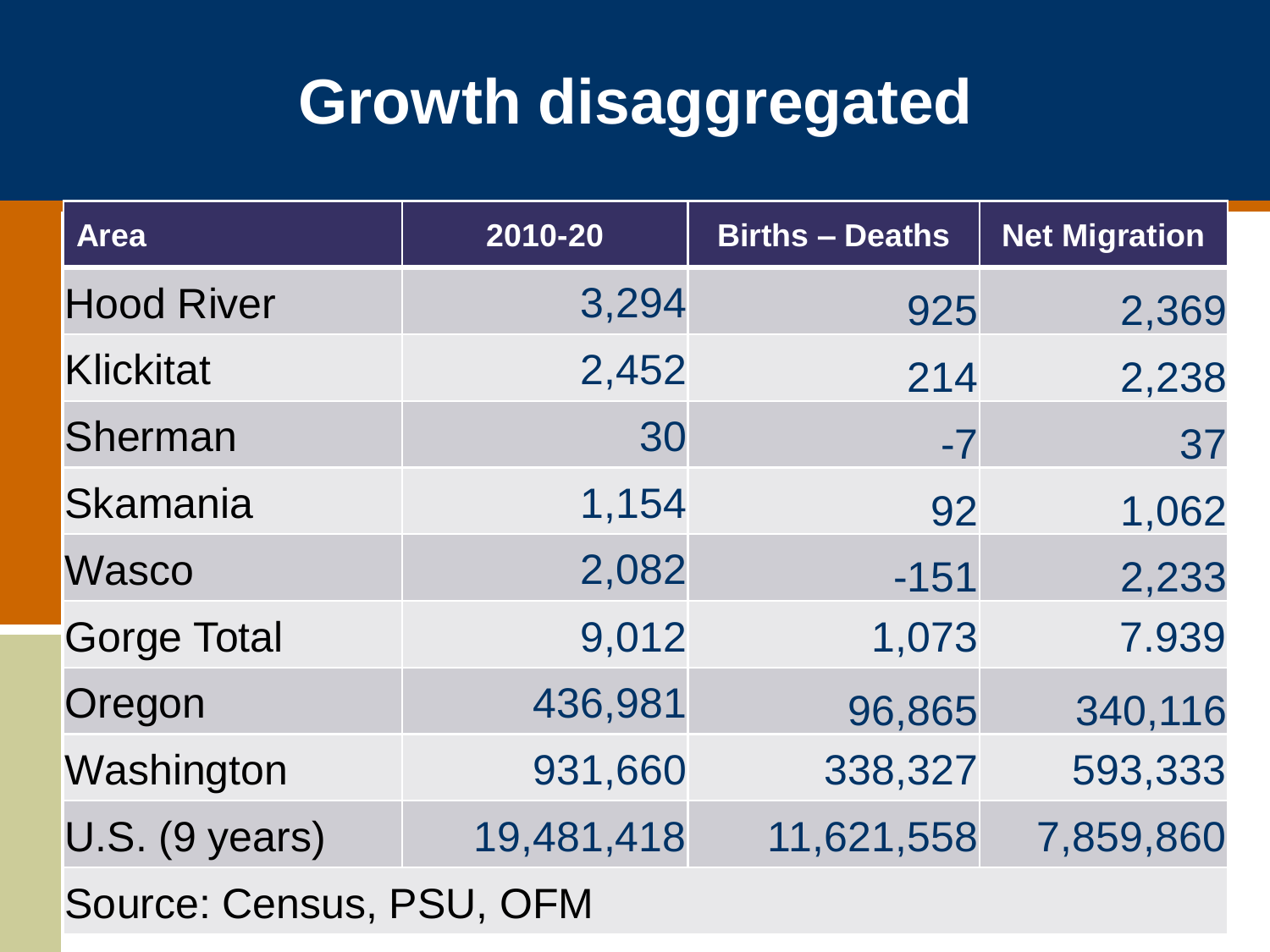# **Migration push-pull factors**

- •**Pull factors—"hope"**
- •**Push factors—"fear"**
- •**Jobs**
- •**Cost of living**
- •**Quality of life**
- •**Climate change**
- •**War/gang violence**

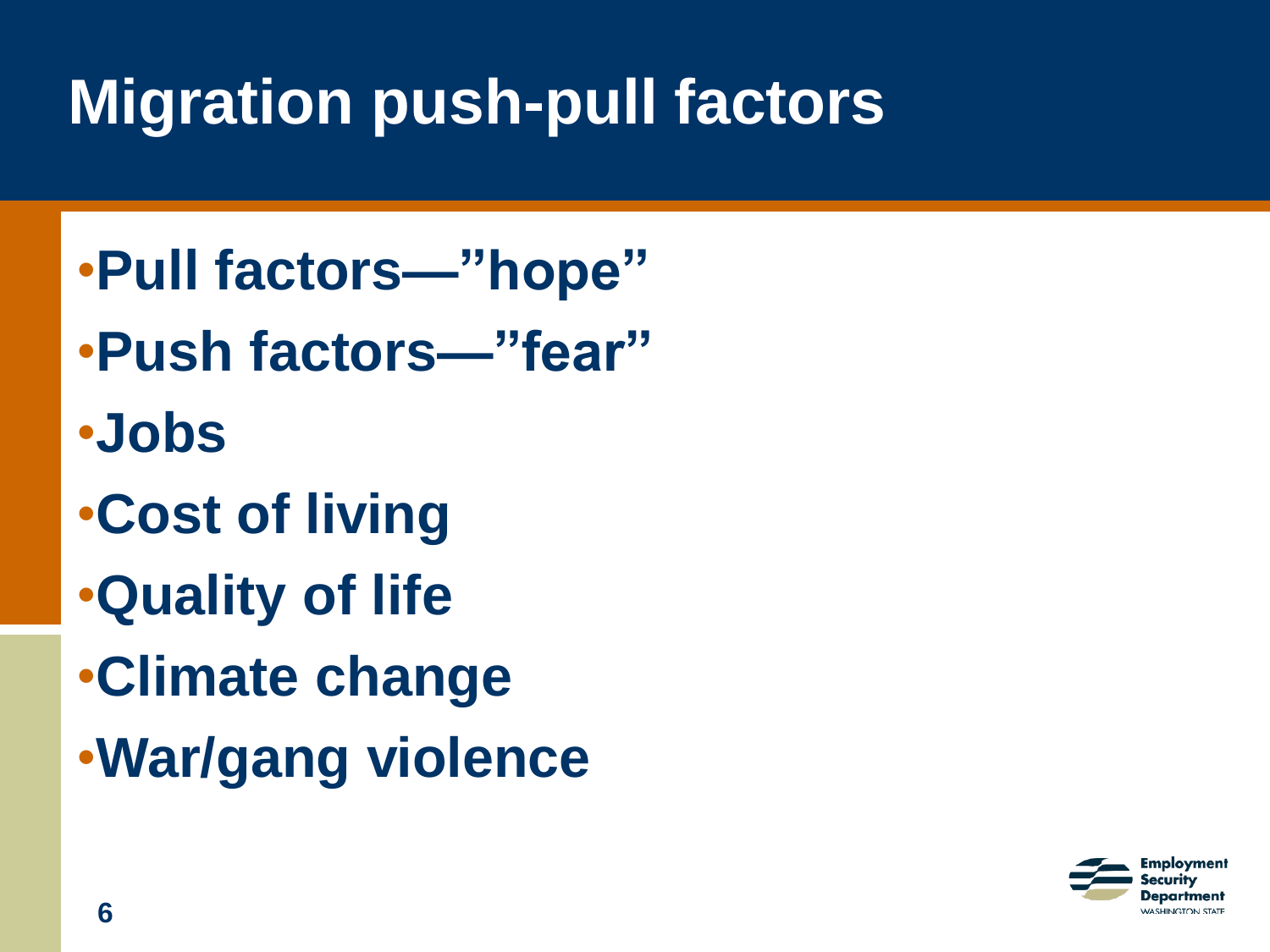#### **Population by age: things look different in Hood River**





Source: PSU/OFM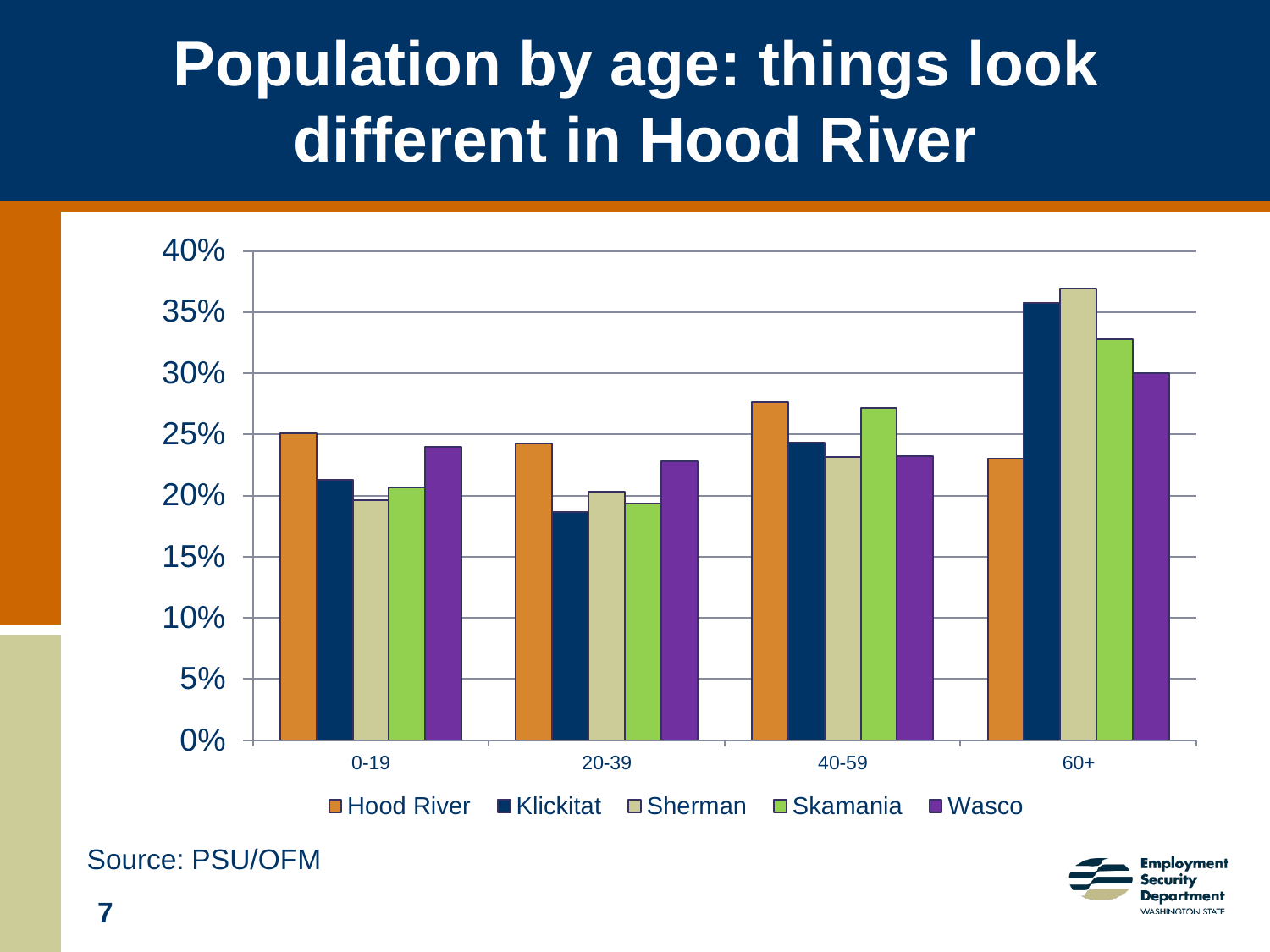# **Population by age: older in the Gorge**



Source: PSU/OFM

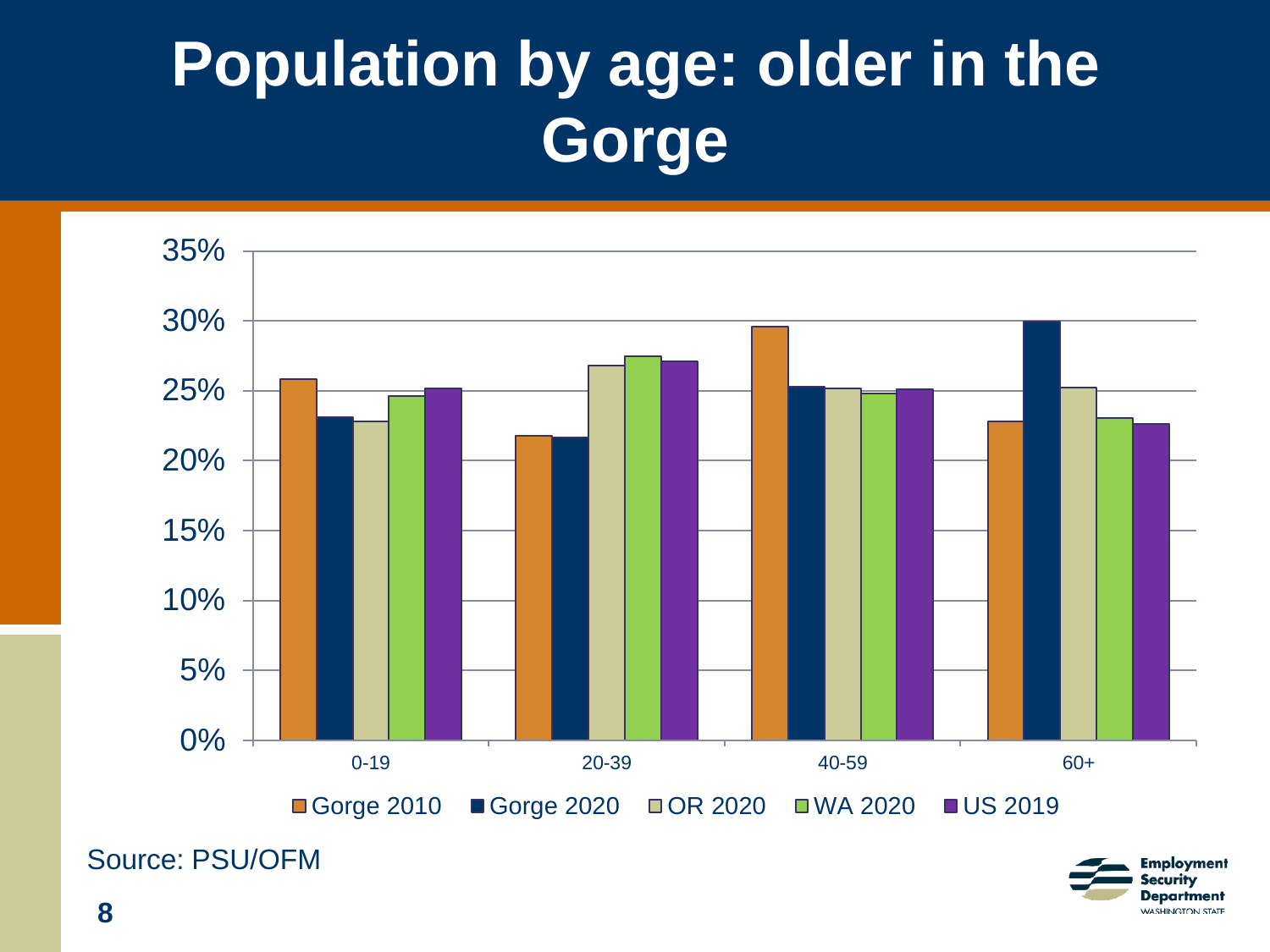## **Job growth more than triples**



Source: BLS/OR and WA Employment Depts

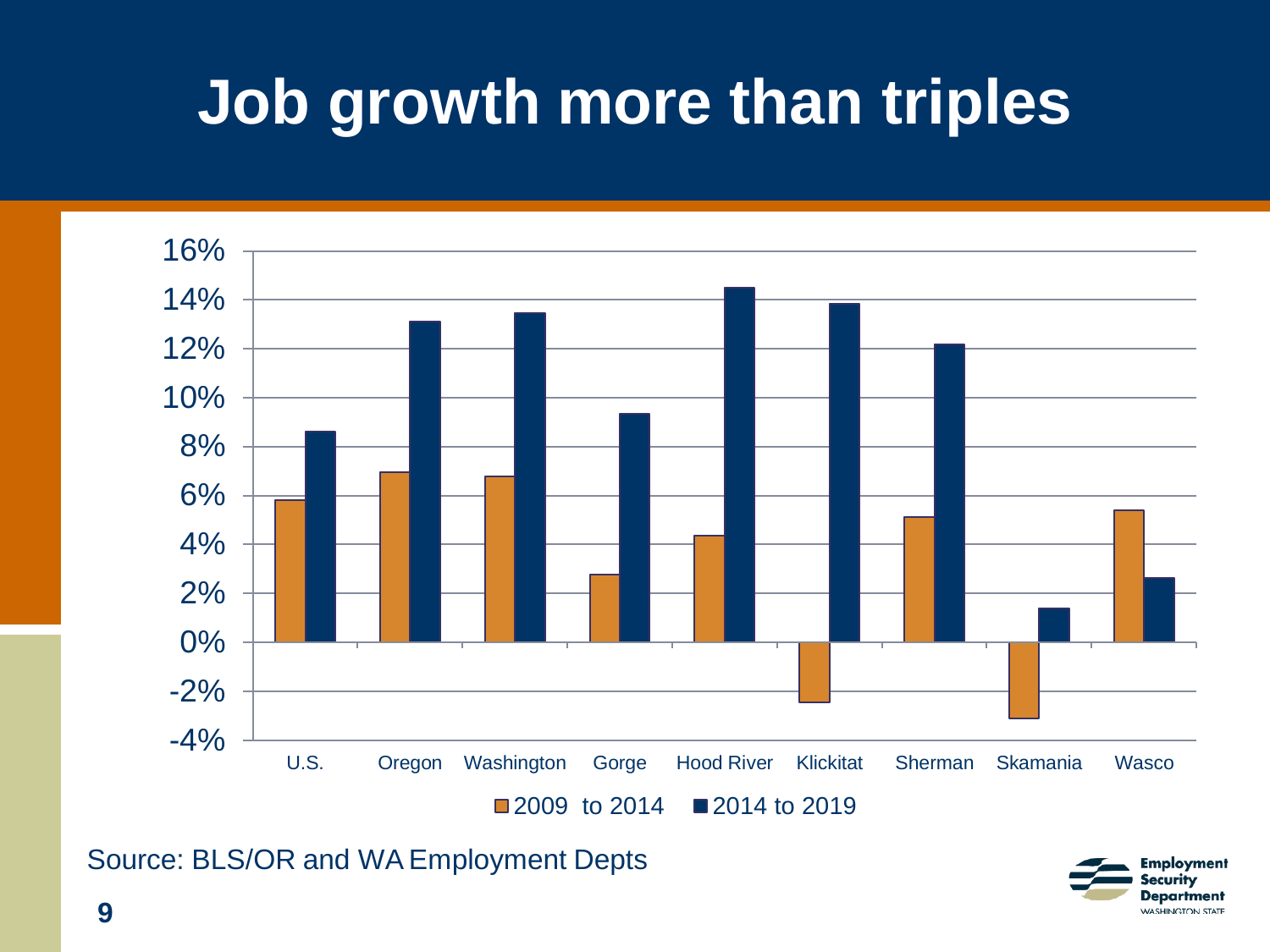#### **Total Payroll**



Source: BLS/OR and WA Employment Depts

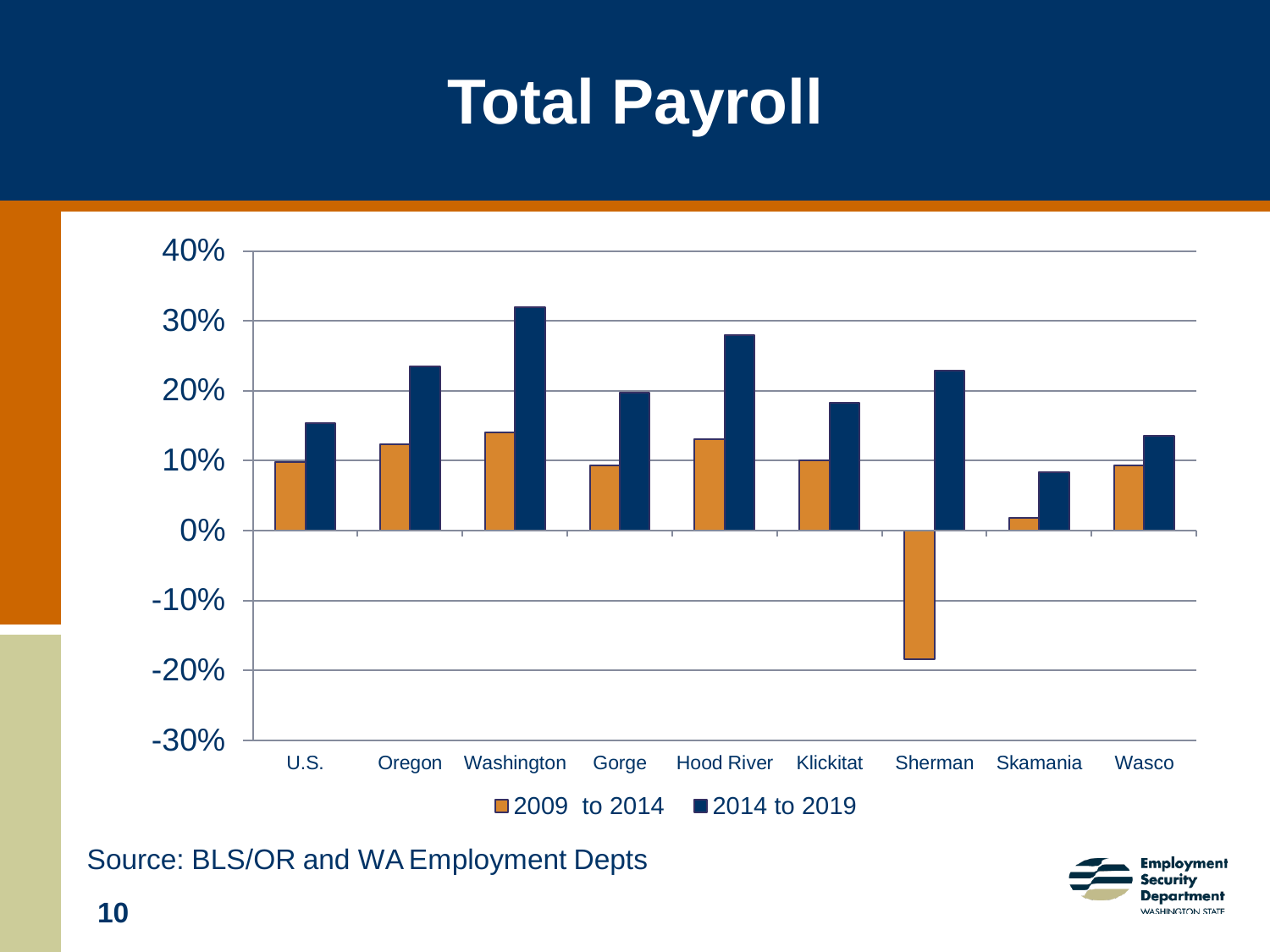#### **Average wage rises faster than nation, Oregon…**



Employment ecuritv **Department WASHINGTON STATE** 

Source: Source: BLS/OR and WA Employment Depts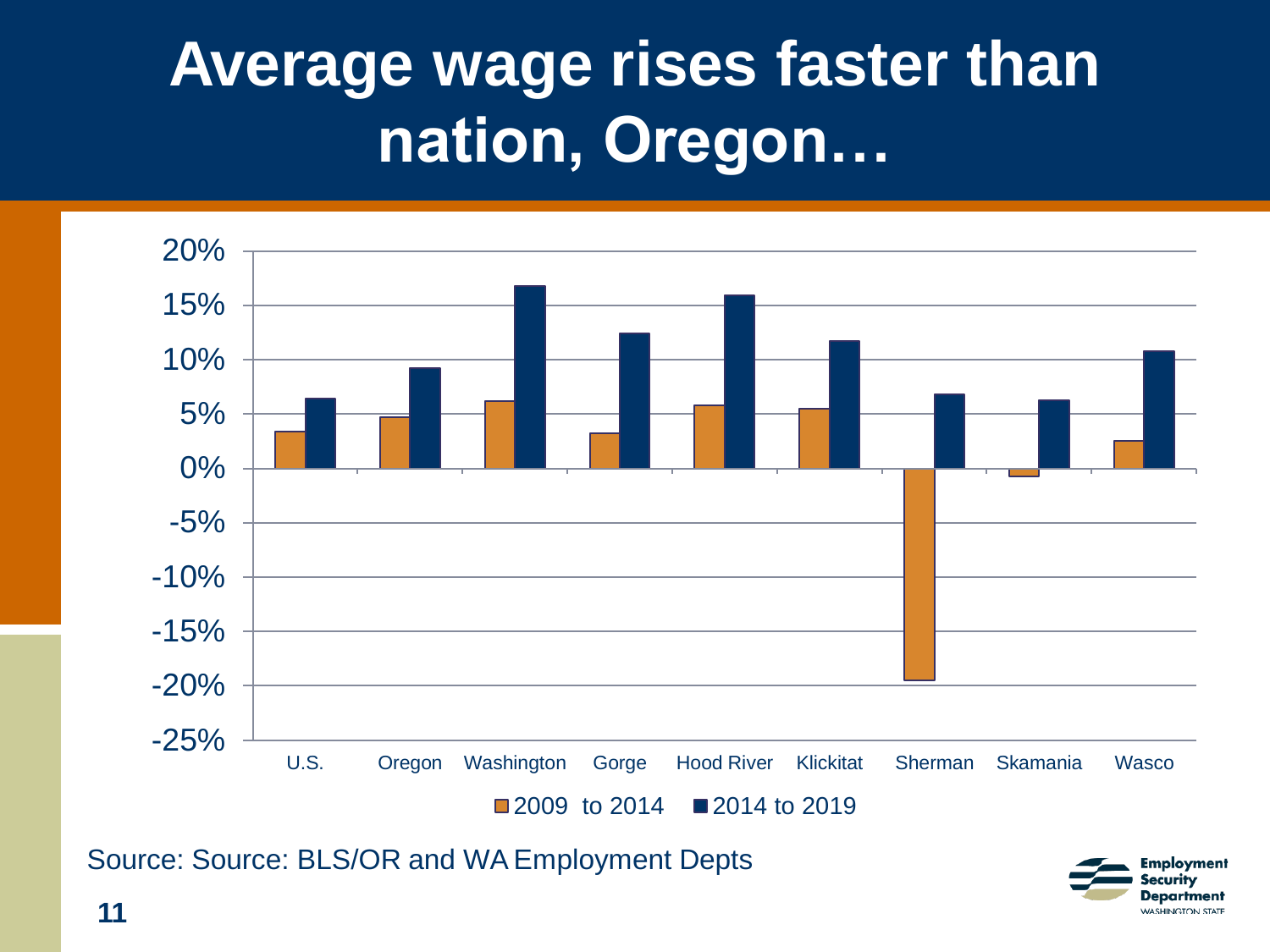# **…but was still well below them in 2019**



Source: Source: BLS/OR and WA Employment Depts

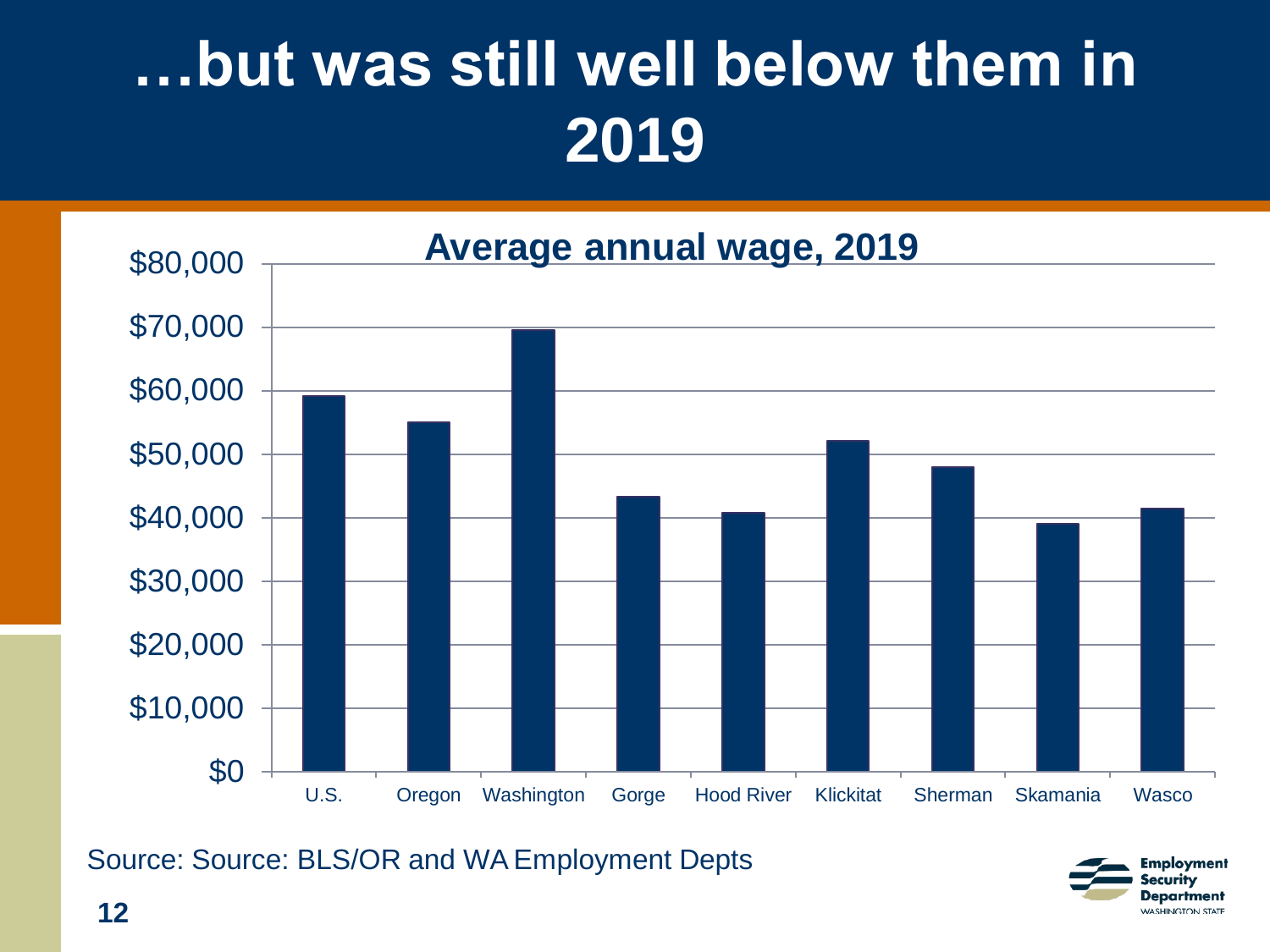#### **Median Household Income: Up Across the Board**



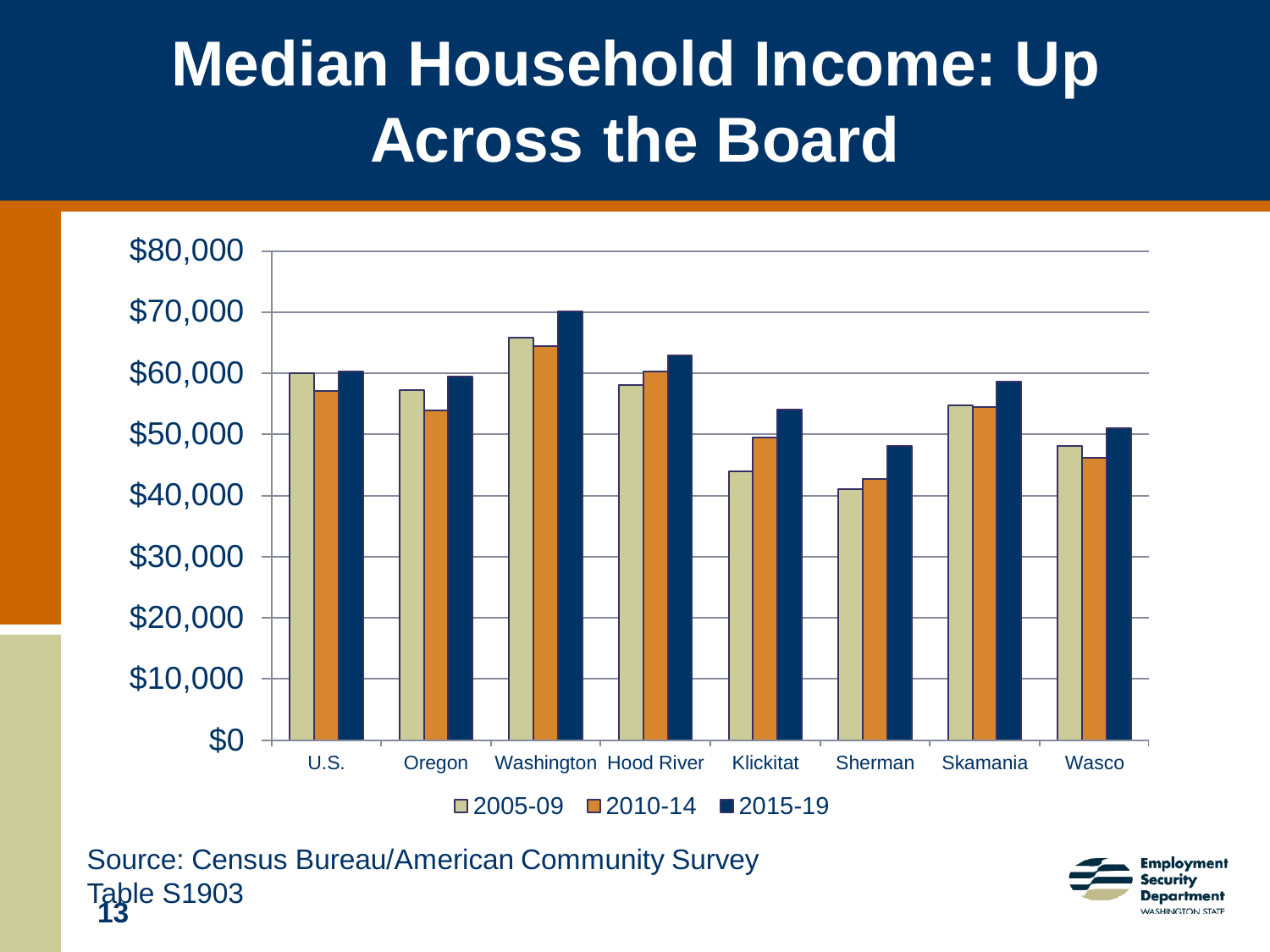## **Poverty Rate: Down Across the Board**



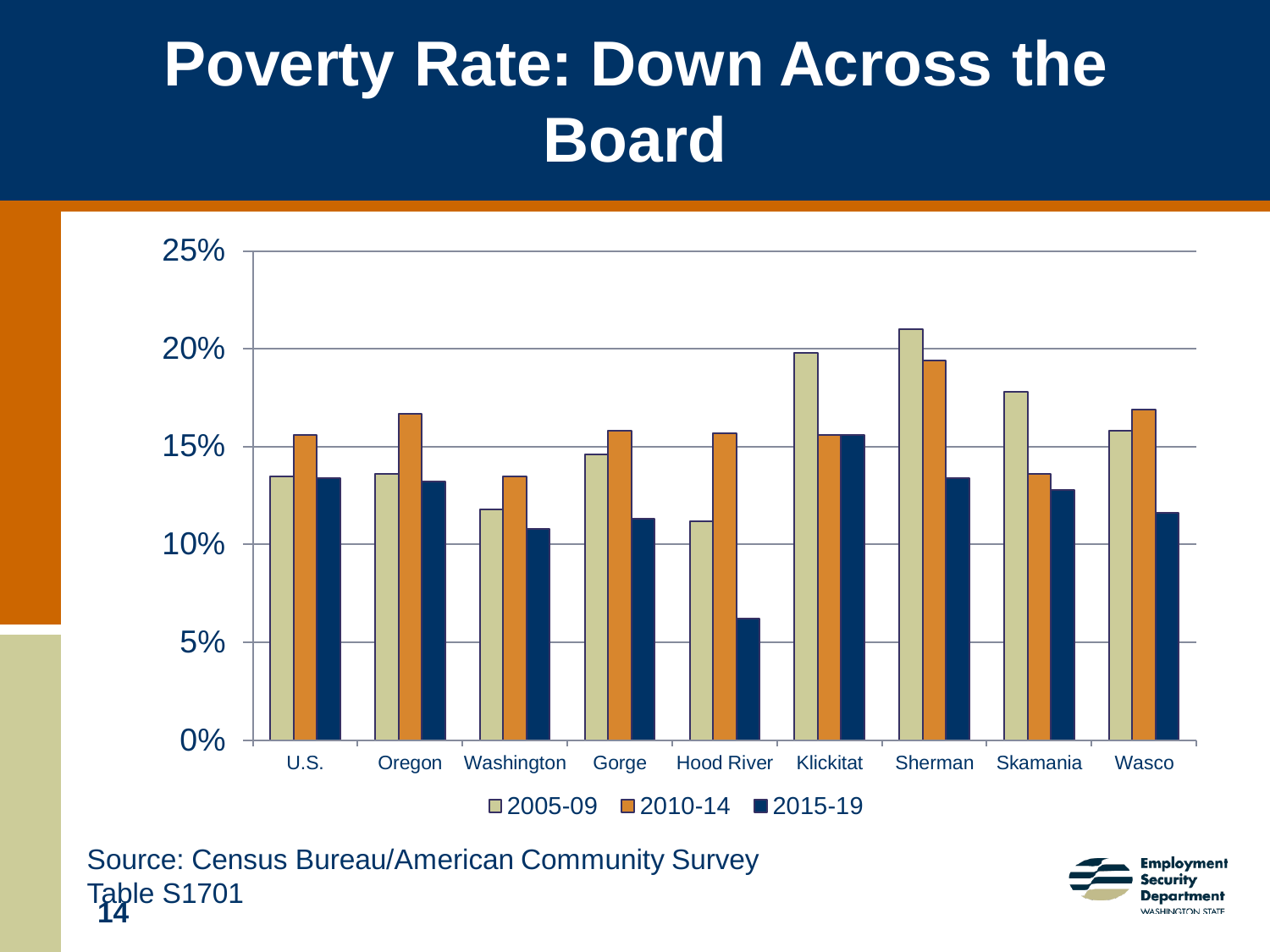# **Low-income (< 185 percent of poverty): Down in most counties**



 $\Box$  2010-14  $\Box$  2015-19

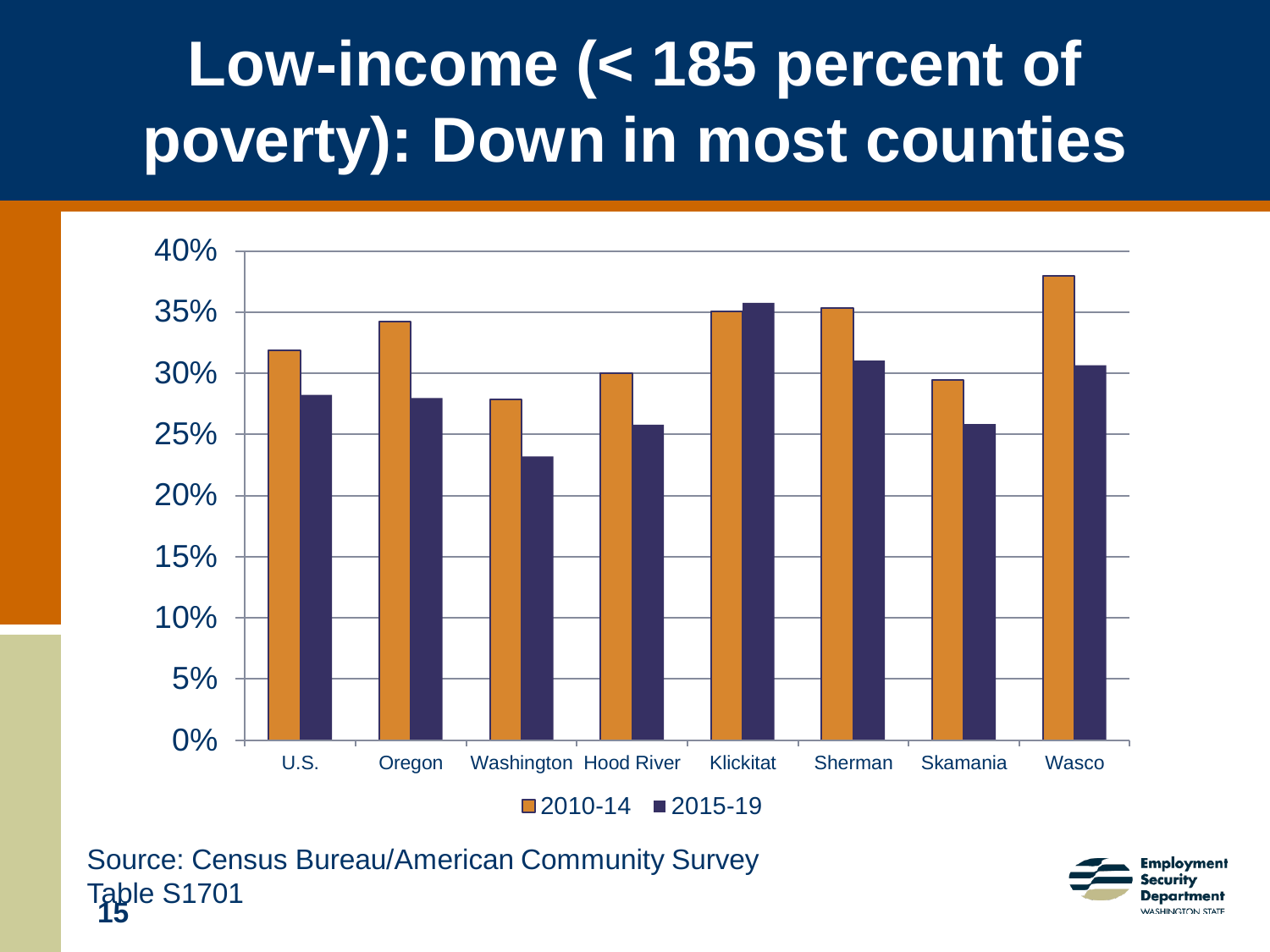## **Cost-Burdened Renters: Generally, Modest Improvement**



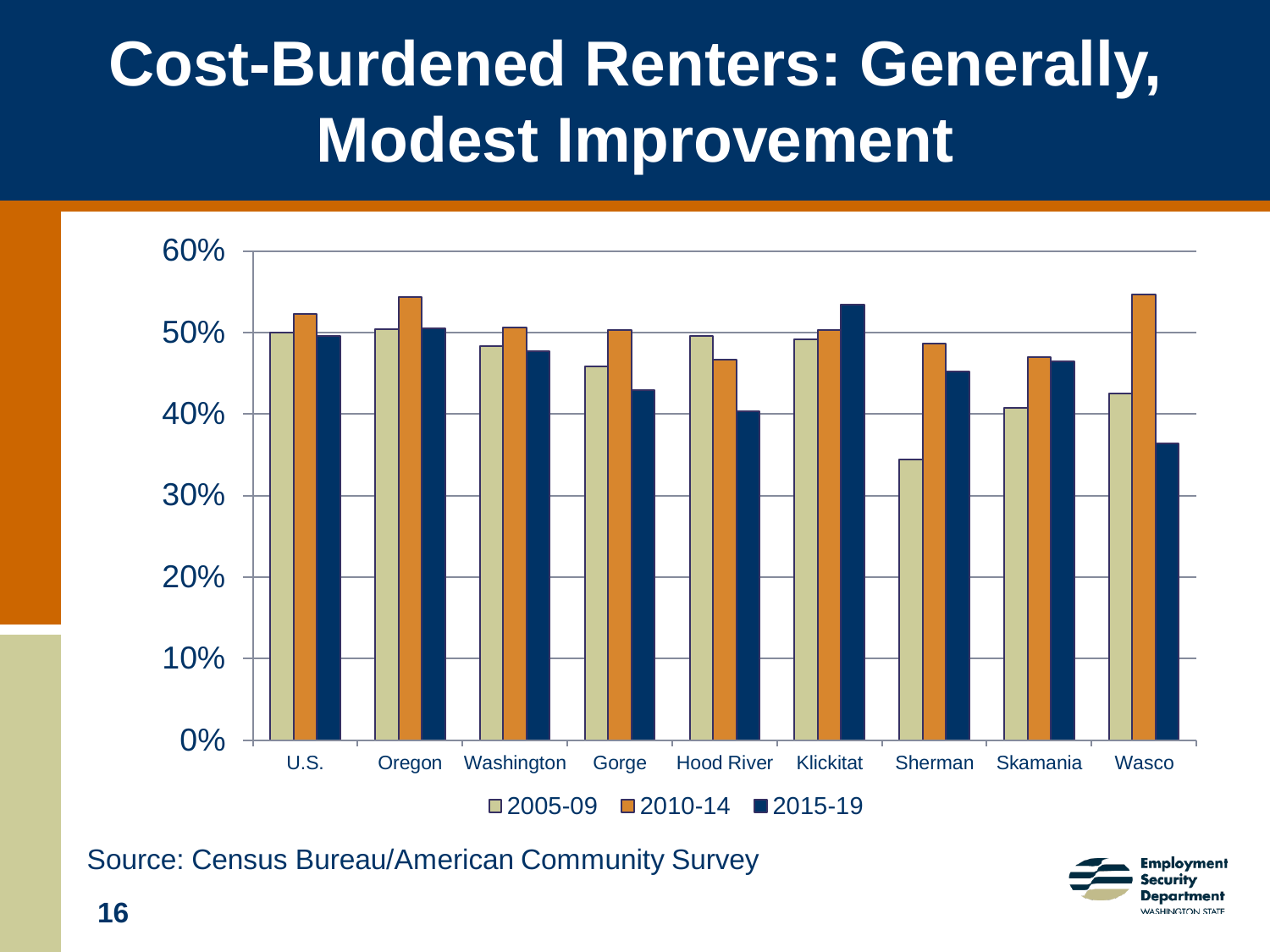#### **Home ownership**



 $\Box$  2010-14  $\Box$  2015-19

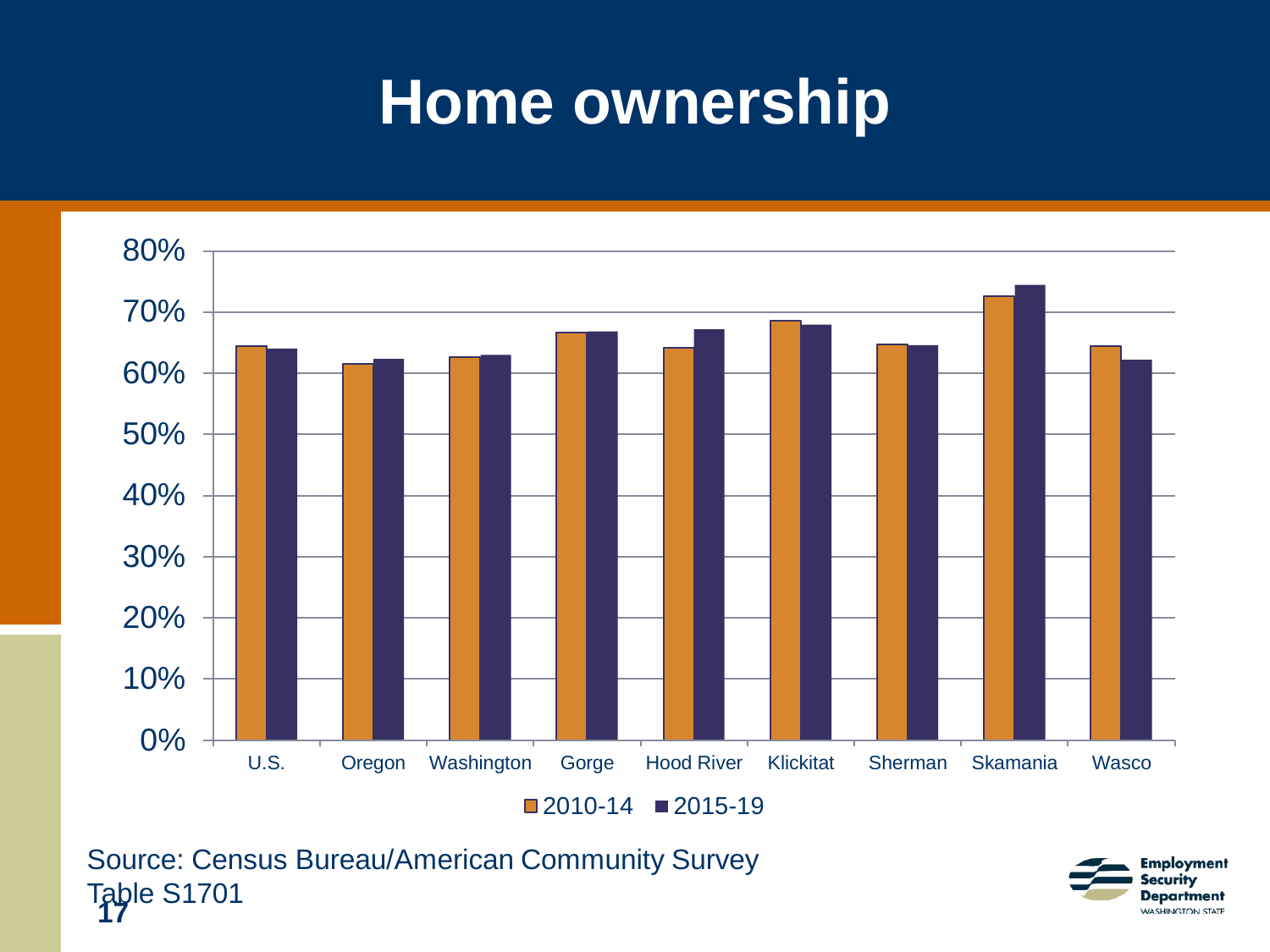## **Formal Educational Attainment Generally Increasing**



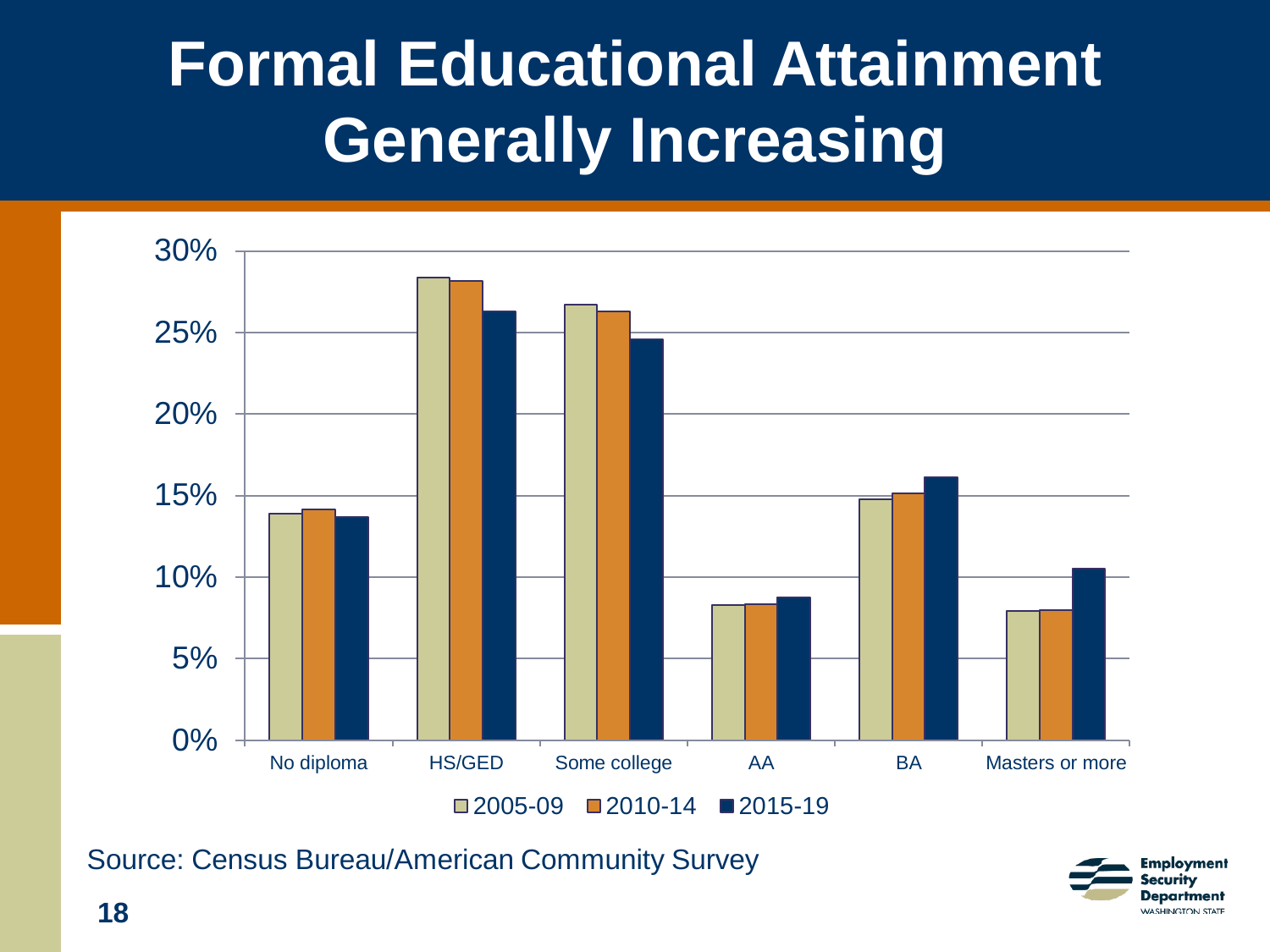#### **Cross-county commuting** *Percent of earned income of residents coming from outside the county*



**19**

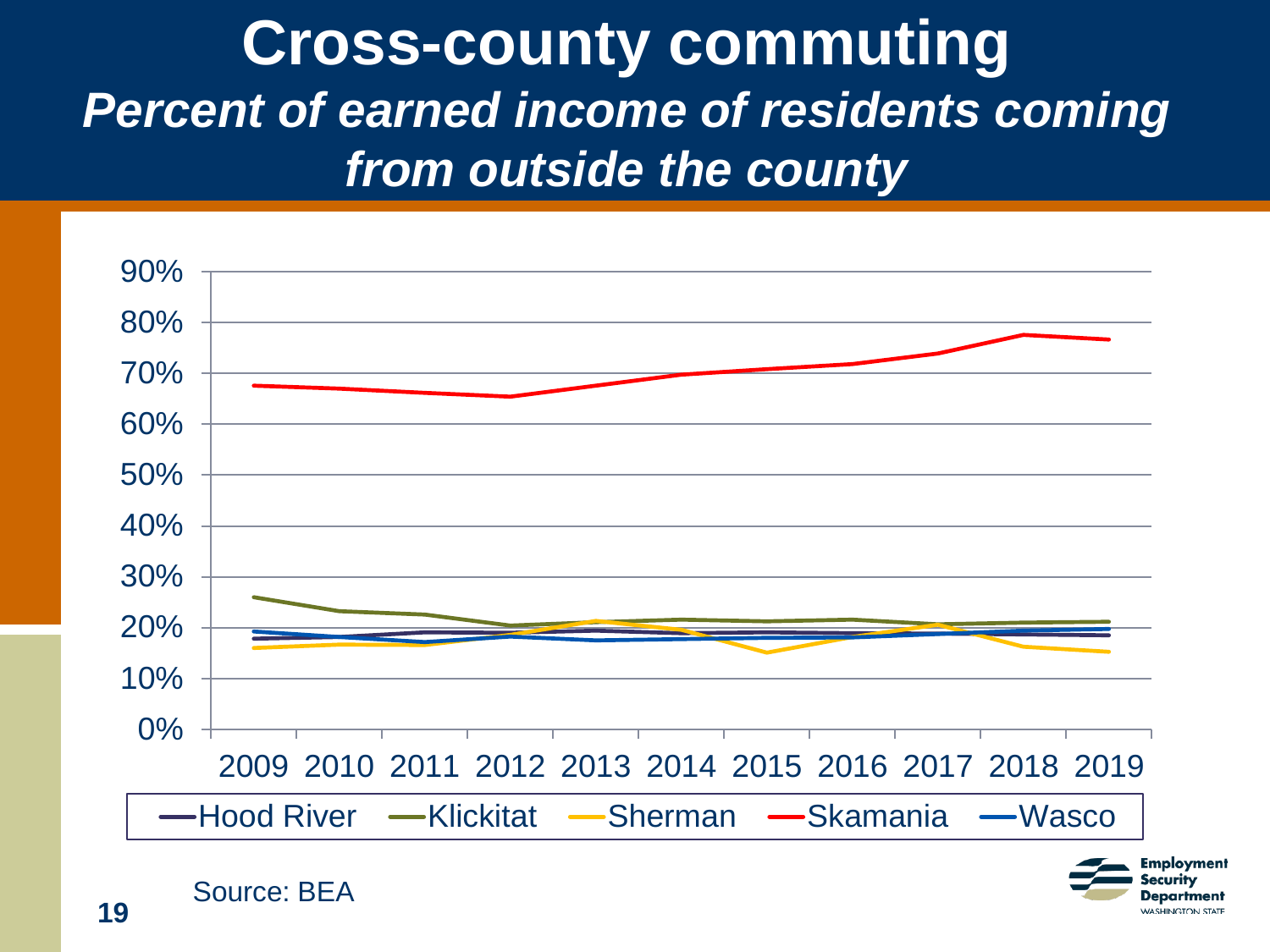#### **Cross-county commuting** *Percent of earnings from jobs in the county leaving the county*



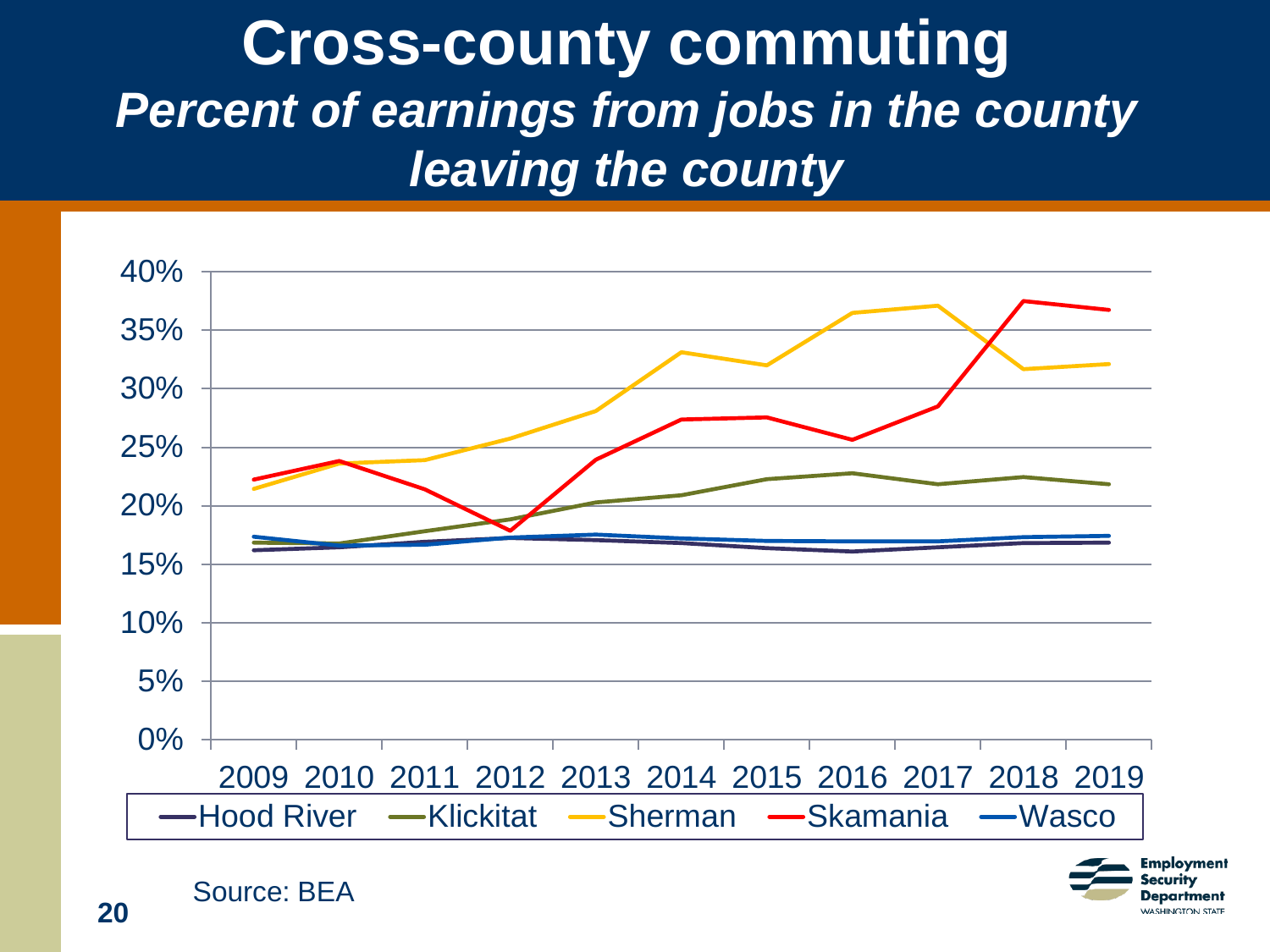#### **Transfer payments as a percent of total personal income**



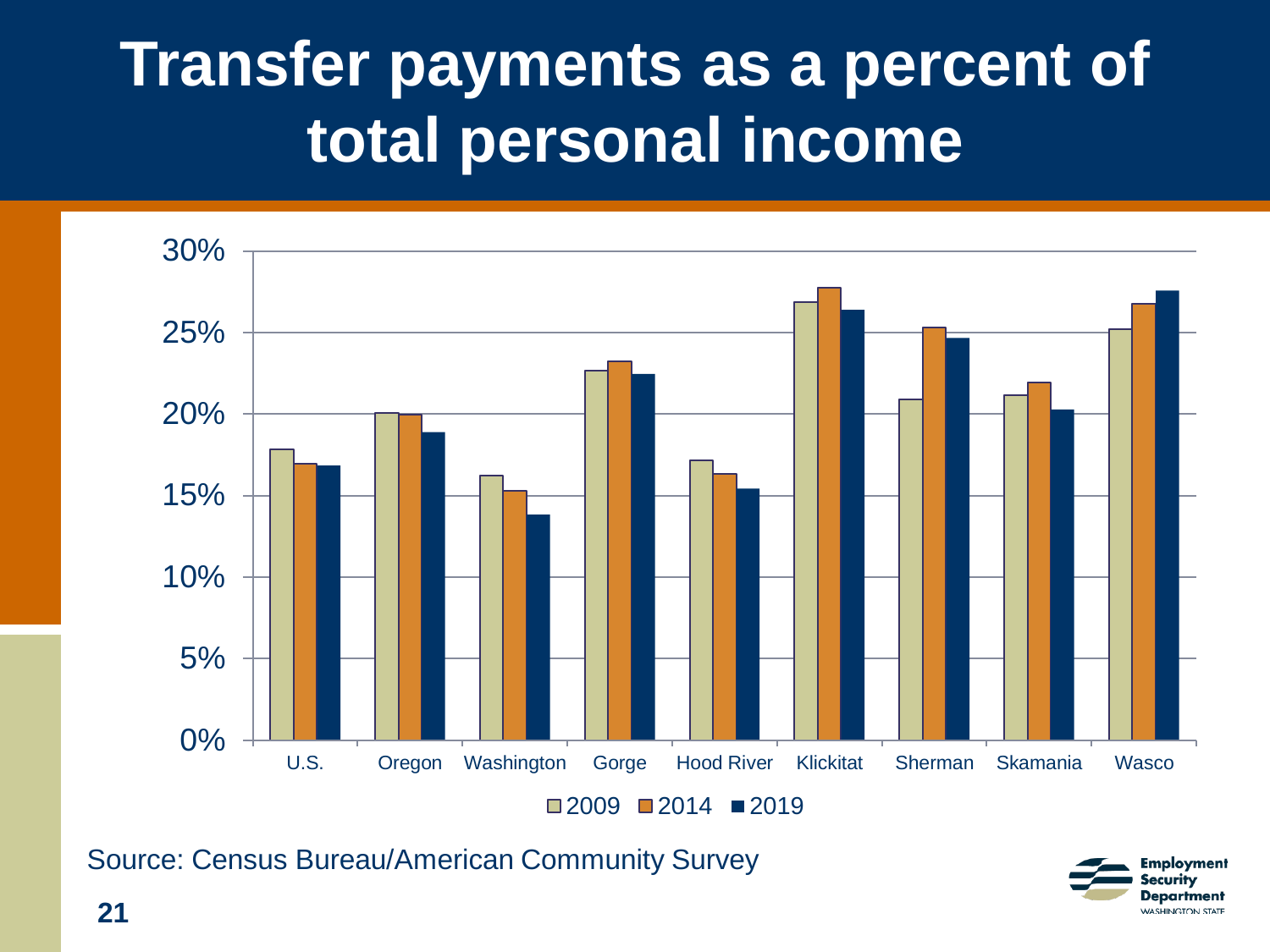## **U.S. Monthly Job Loss in and Recovery from Past Recessions**



**Months from Peak Employment**

**22** Source: Bureau of Labor Statistics, hat tip Calculated Risk

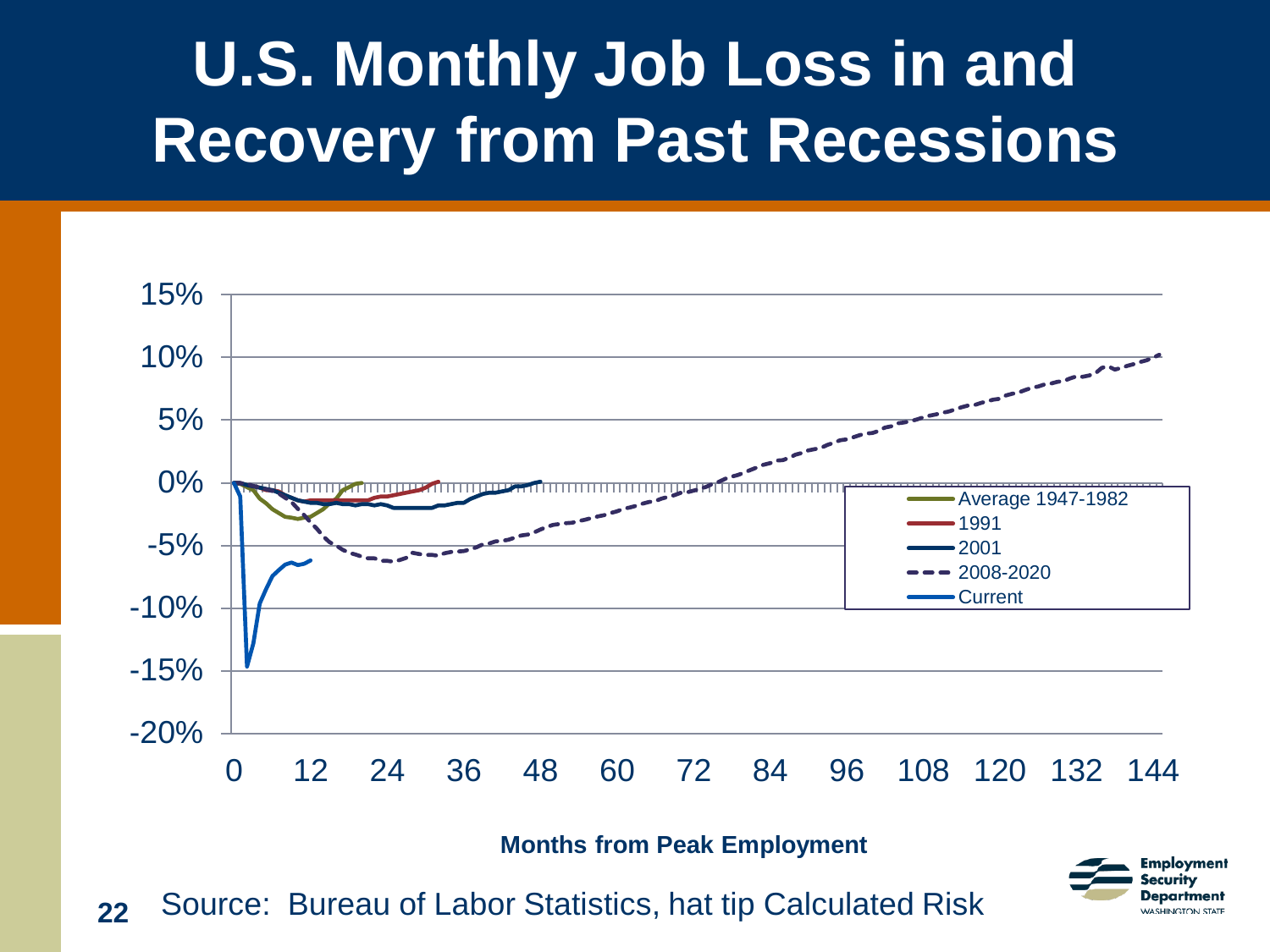## **U.S. vs. The Gorge: Great Recession and COVID**



**Months from Peak Employment**

**23** Source: Bureau of Labor Statistics, hat tip Calculated Risk

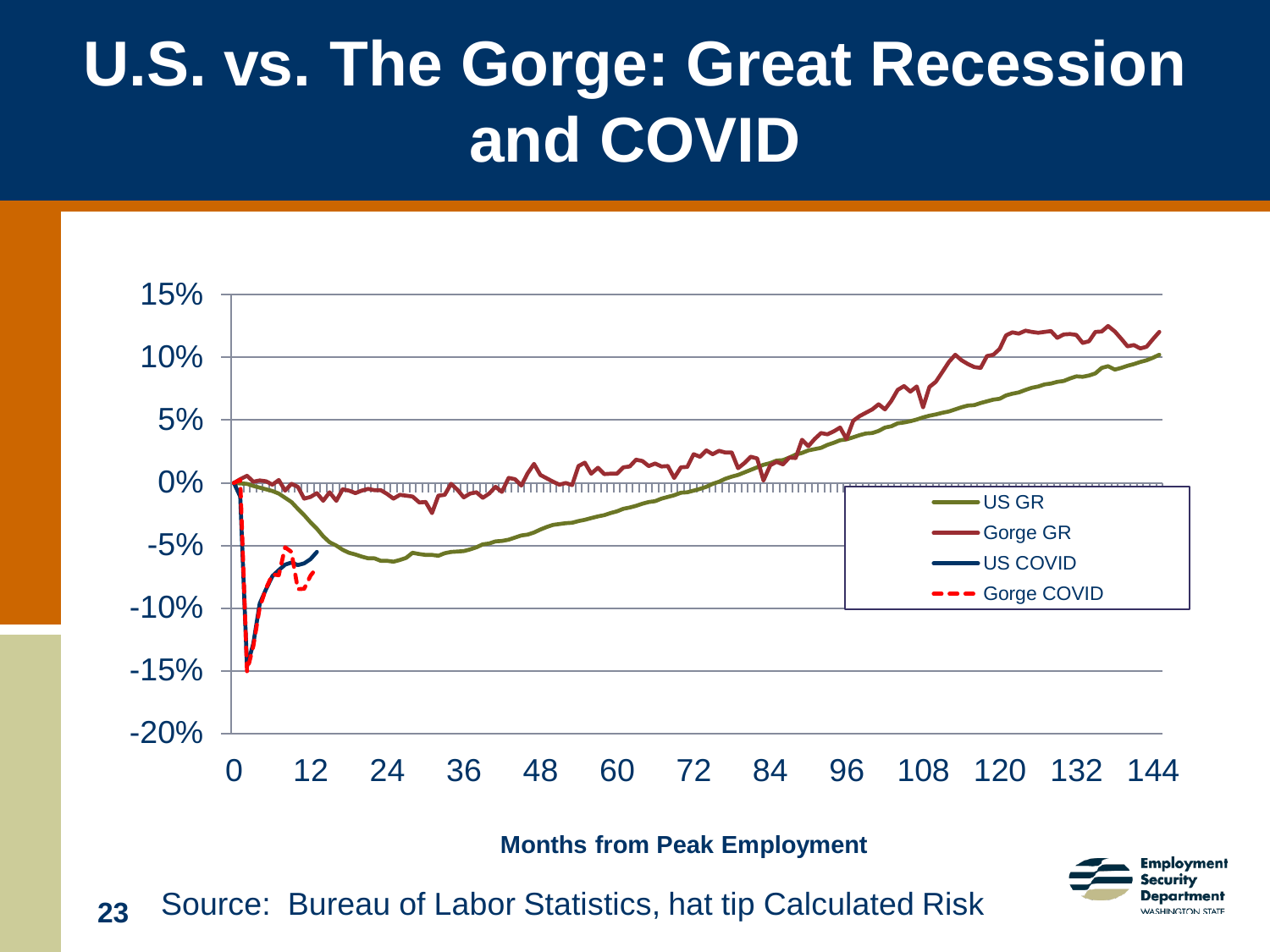# **Columbia Gorge: huge loss, partial comeback**

#### **Seasonally-Adjusted Nonfarm Employment**



**24**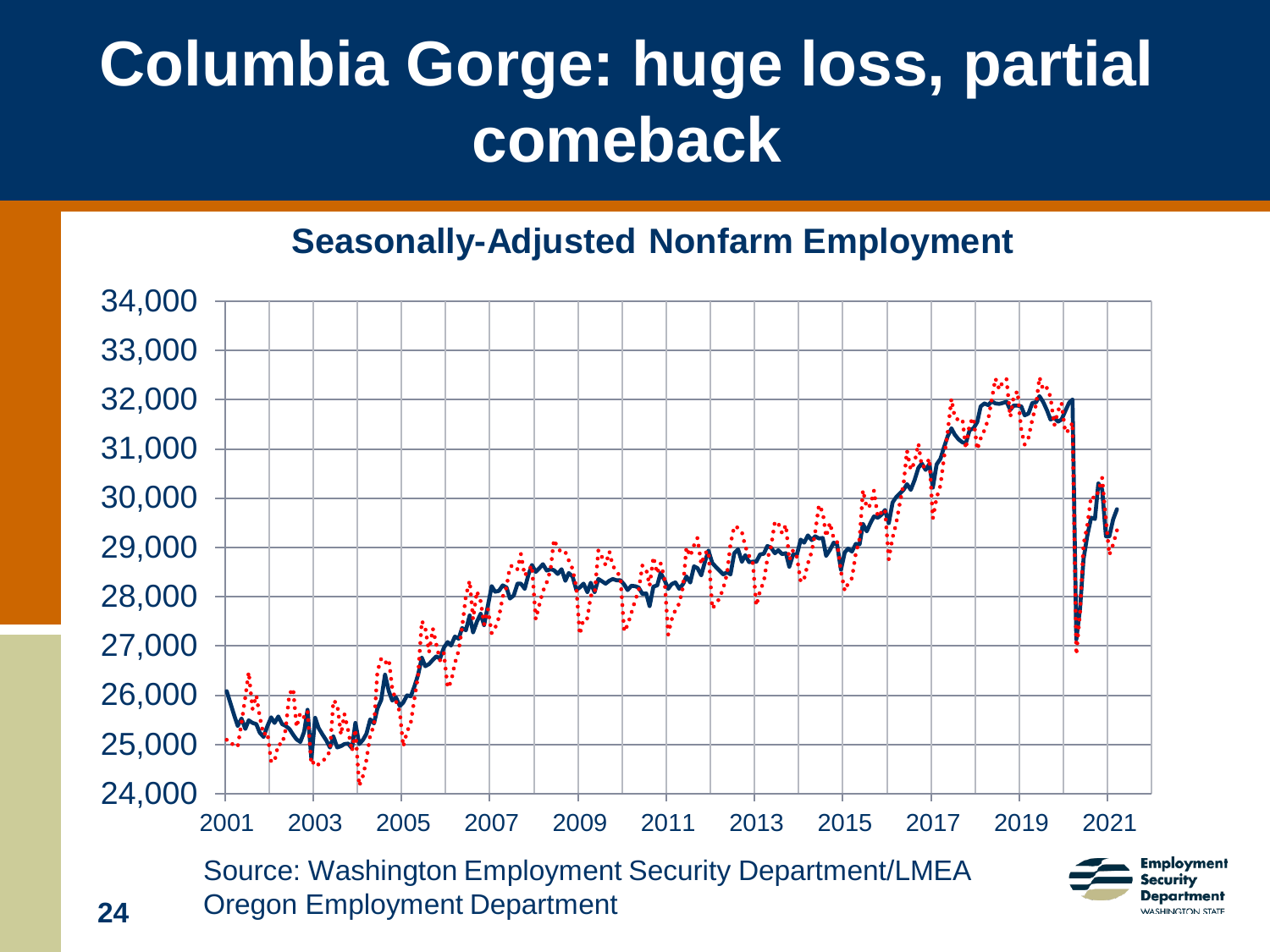## **Gorge jobs before COVID**

**Job Change, Columbia Gorge, Feb. 2015 to Feb. 2020**



Trade, transportation, and utilities Professional & business services Educational and health services Leisure and hospitality Other private sector Federal government State government

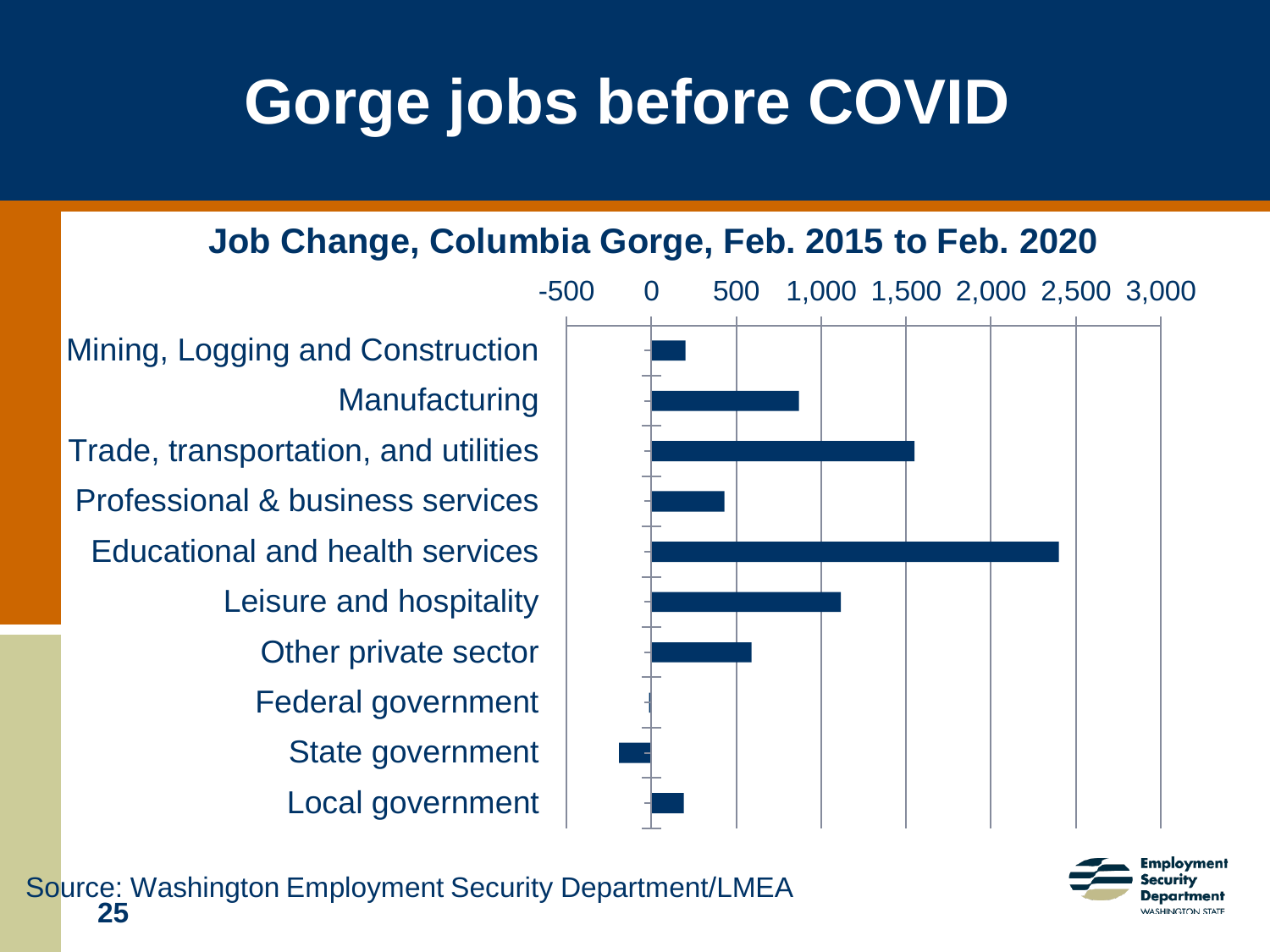# **Gorge jobs in COVID**



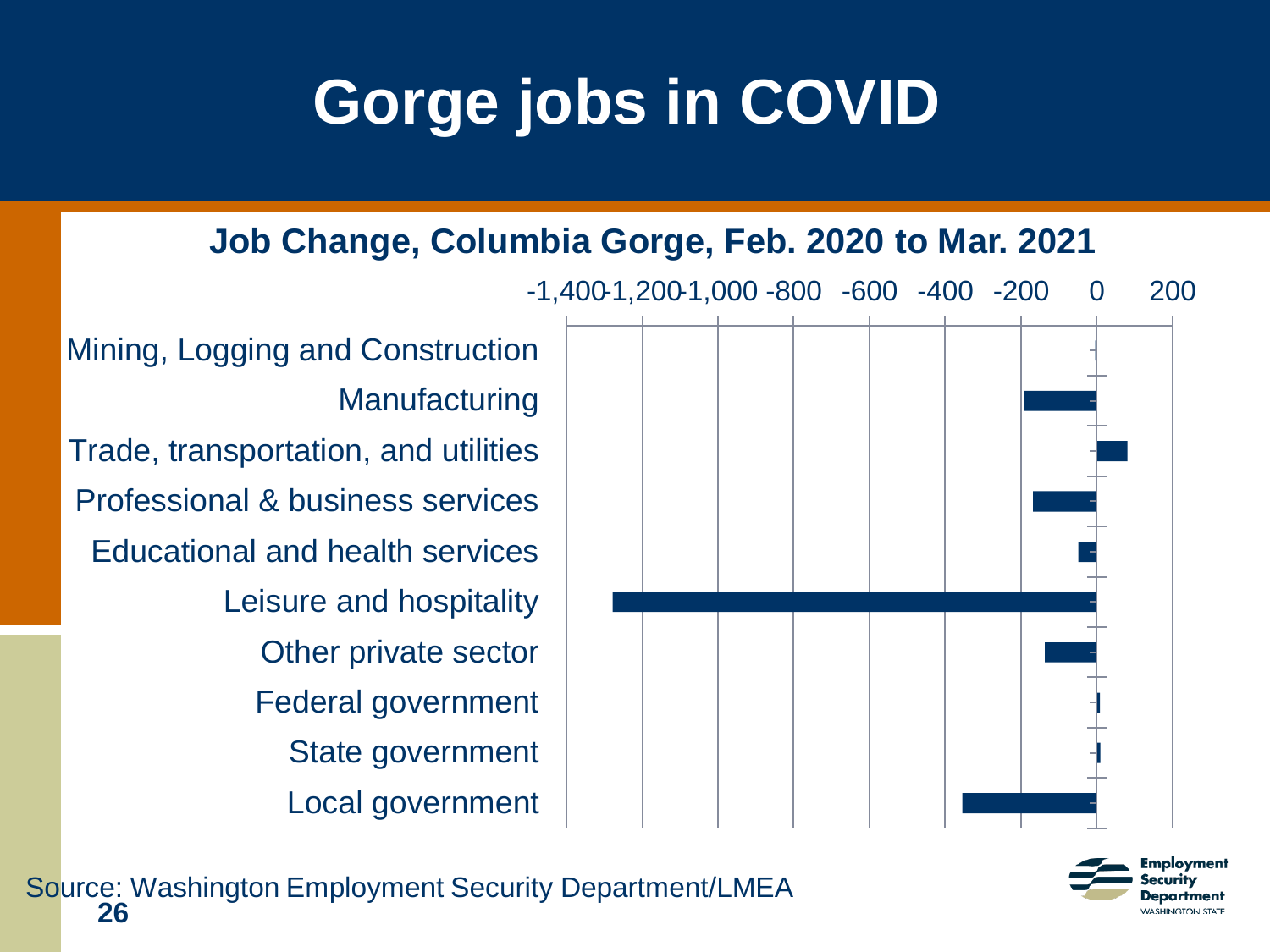#### **Klickitat jobs before COVID**

**Job Change, Klickitat County, Feb. 2015 to Feb. 2020**



Mining, Logging and Construction **Manufacturing** Trade, transportation, and utilities Professional & business services

Educational and health services Leisure and hospitality Other private sector Federal government State government Local government

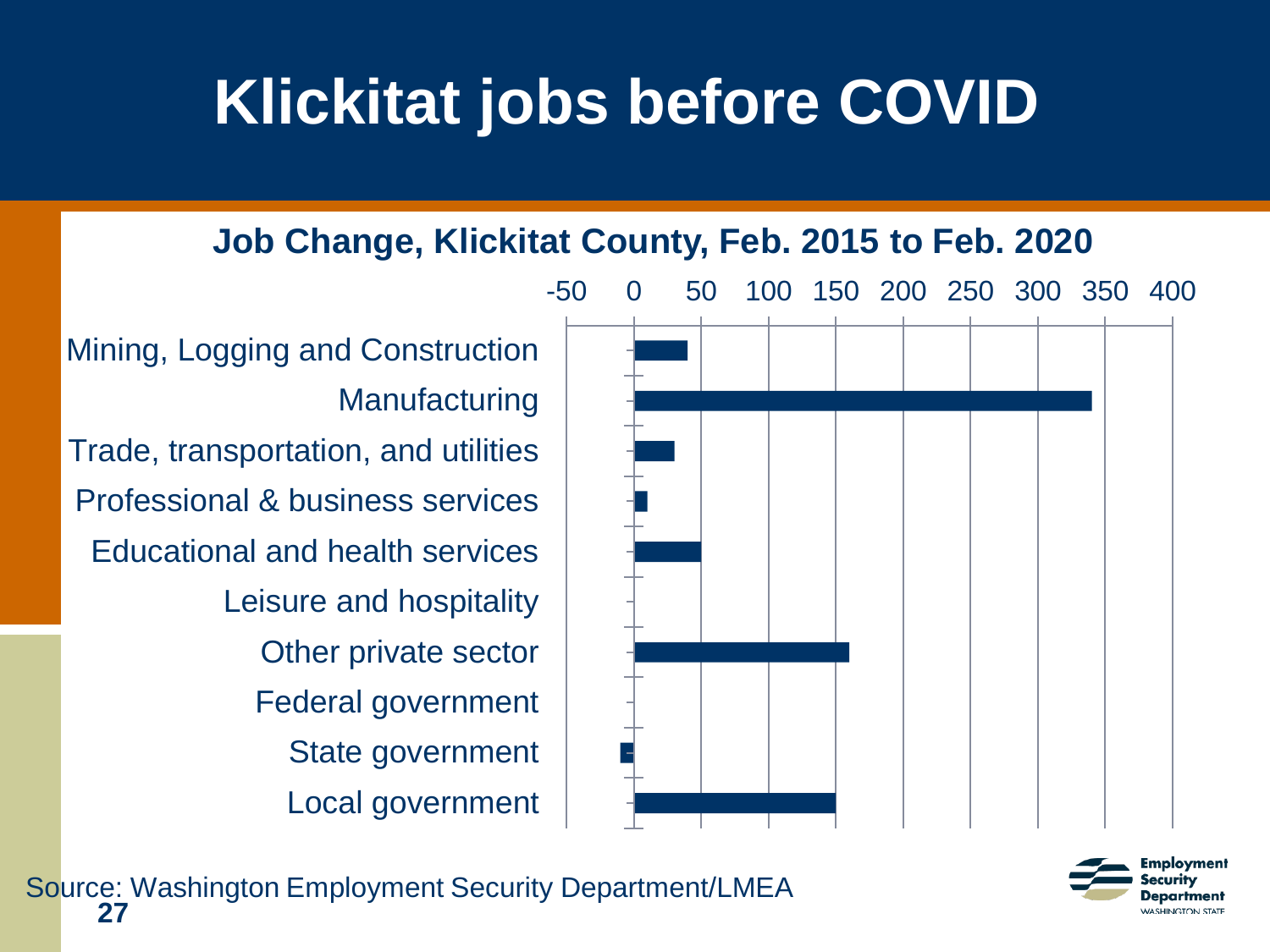## **Klickitat jobs in COVID**



mplovment partment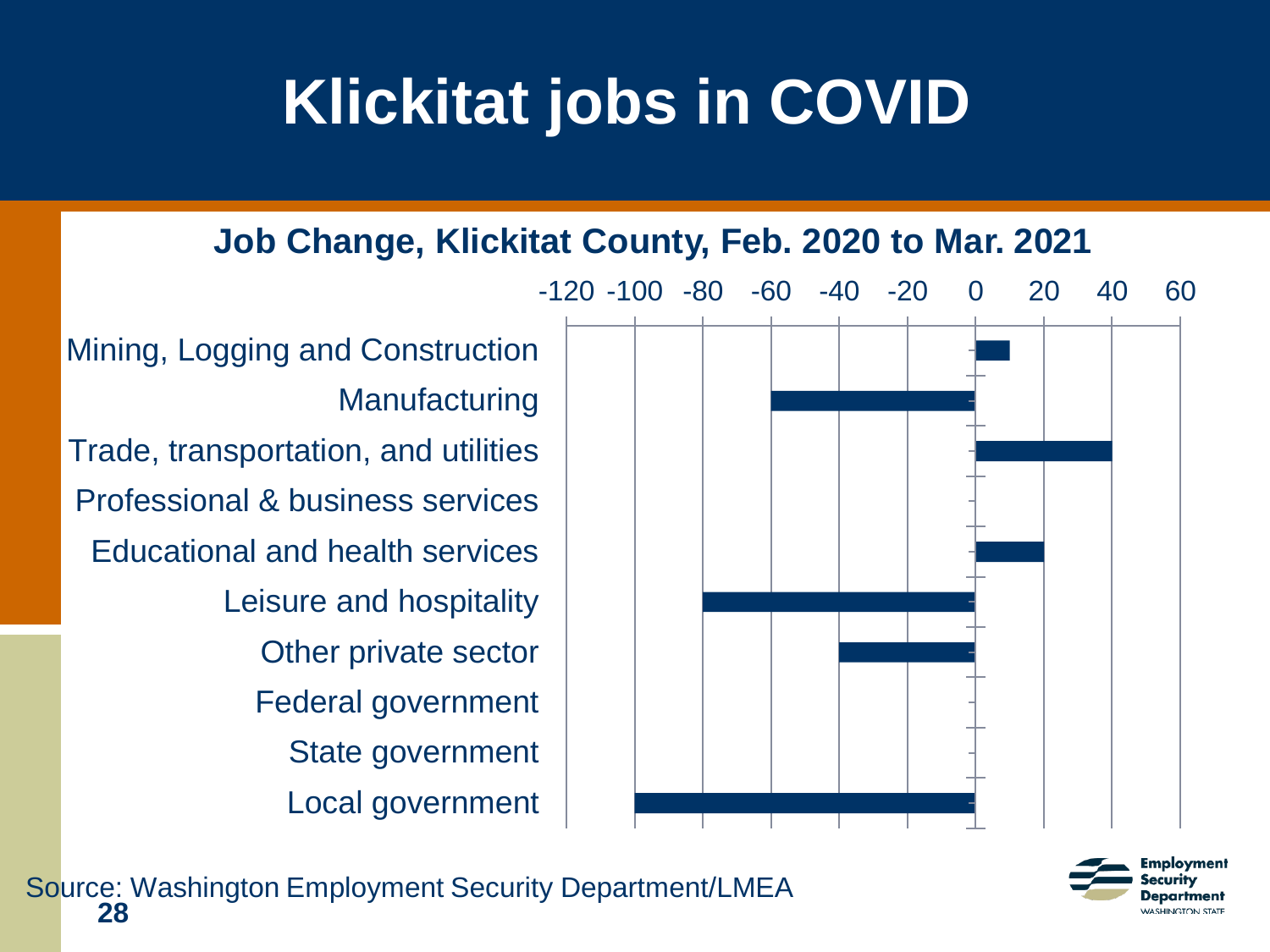# **Klickitat continued claims: fewer claims, more long-term unemployed**

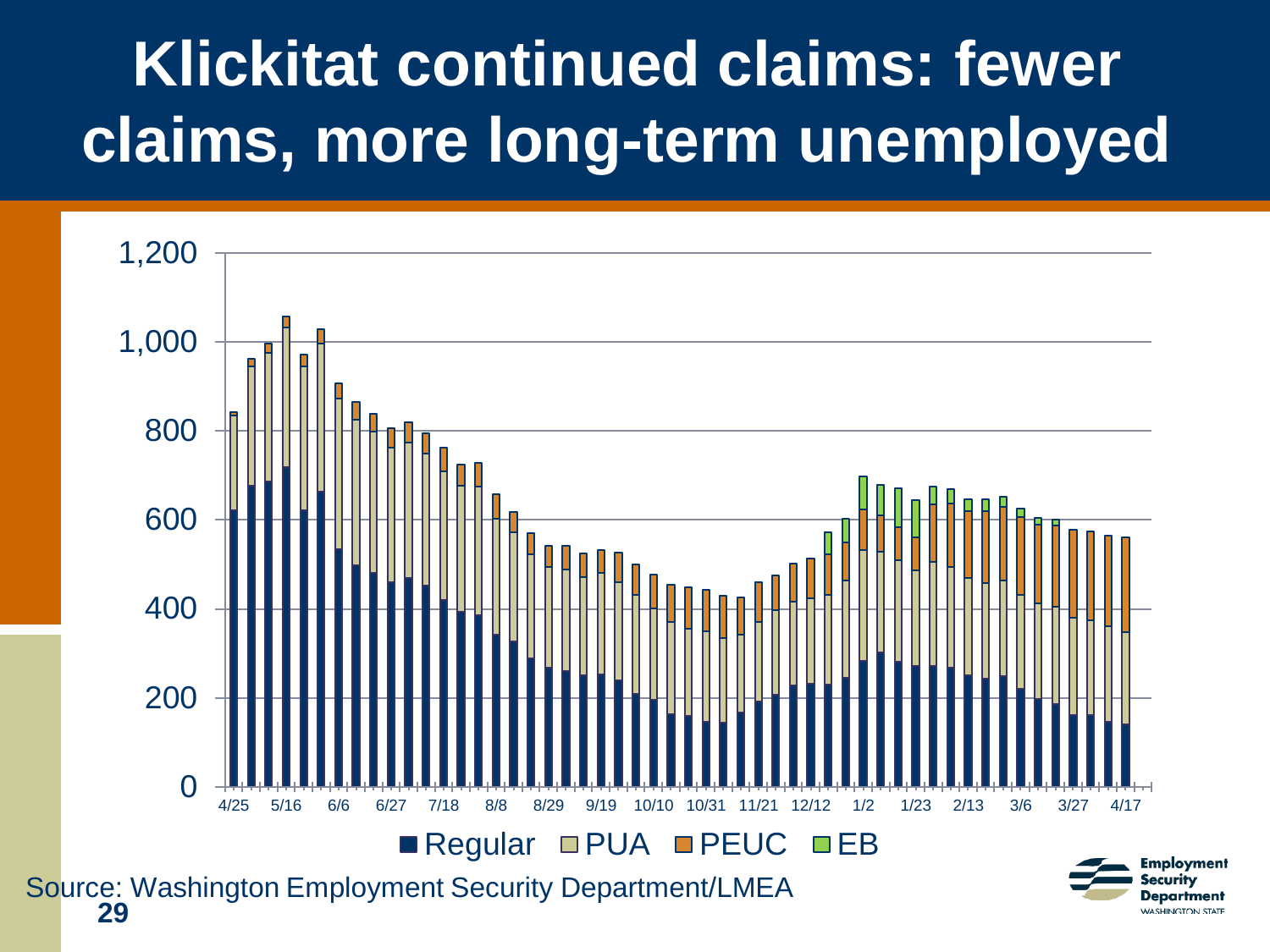# **Klickitat claimants**

- •**By industry: manufacturing, construction, leisure & hospitality** •**Managers, construction trades, food service workers**
- •**Disproportionately:**
	- •**Female**
	- •**High school education**
	- •**Indigenous**

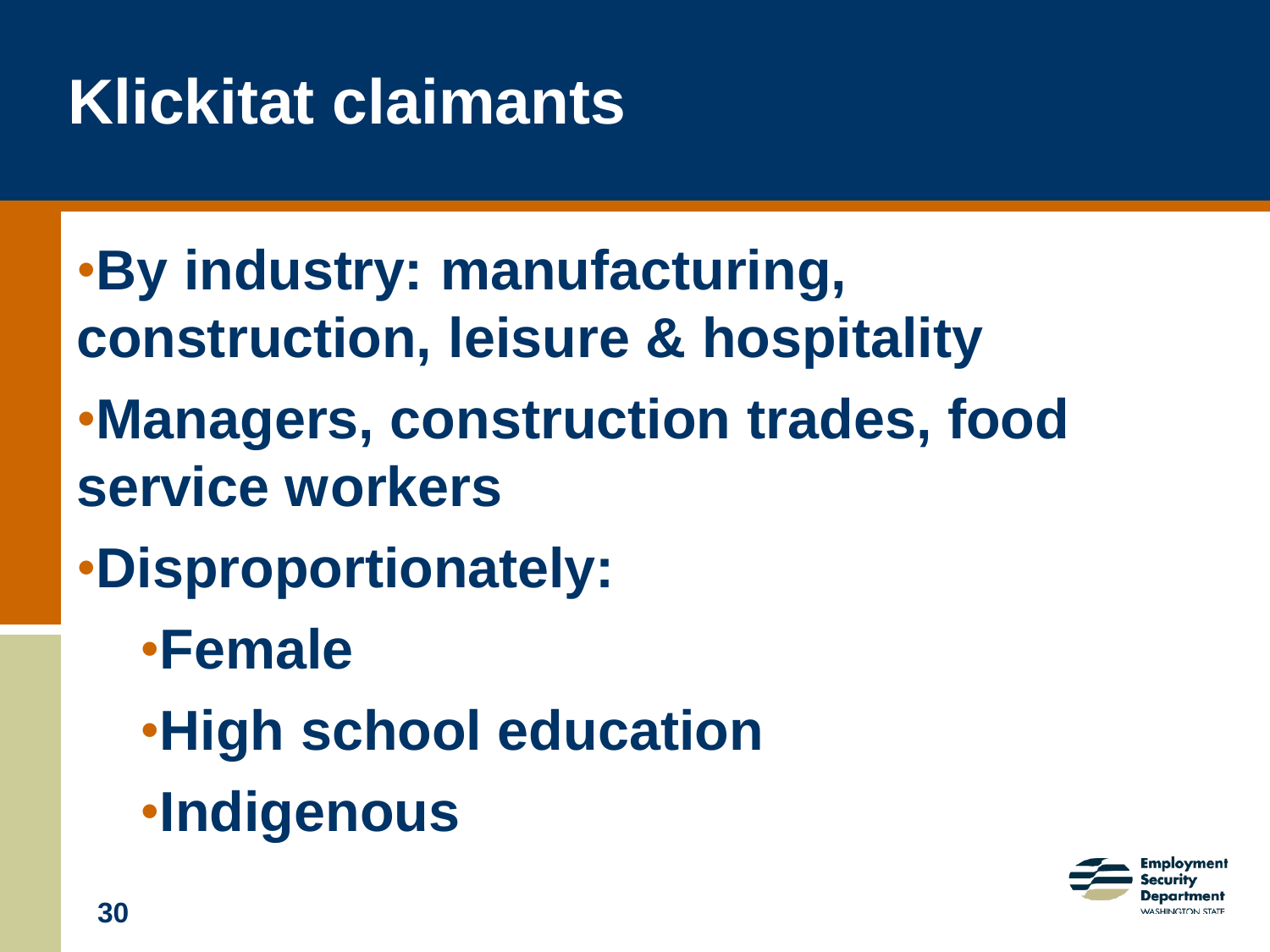#### **Unemployment benefits paid to Klickitat County residents drop, then rise**



**31**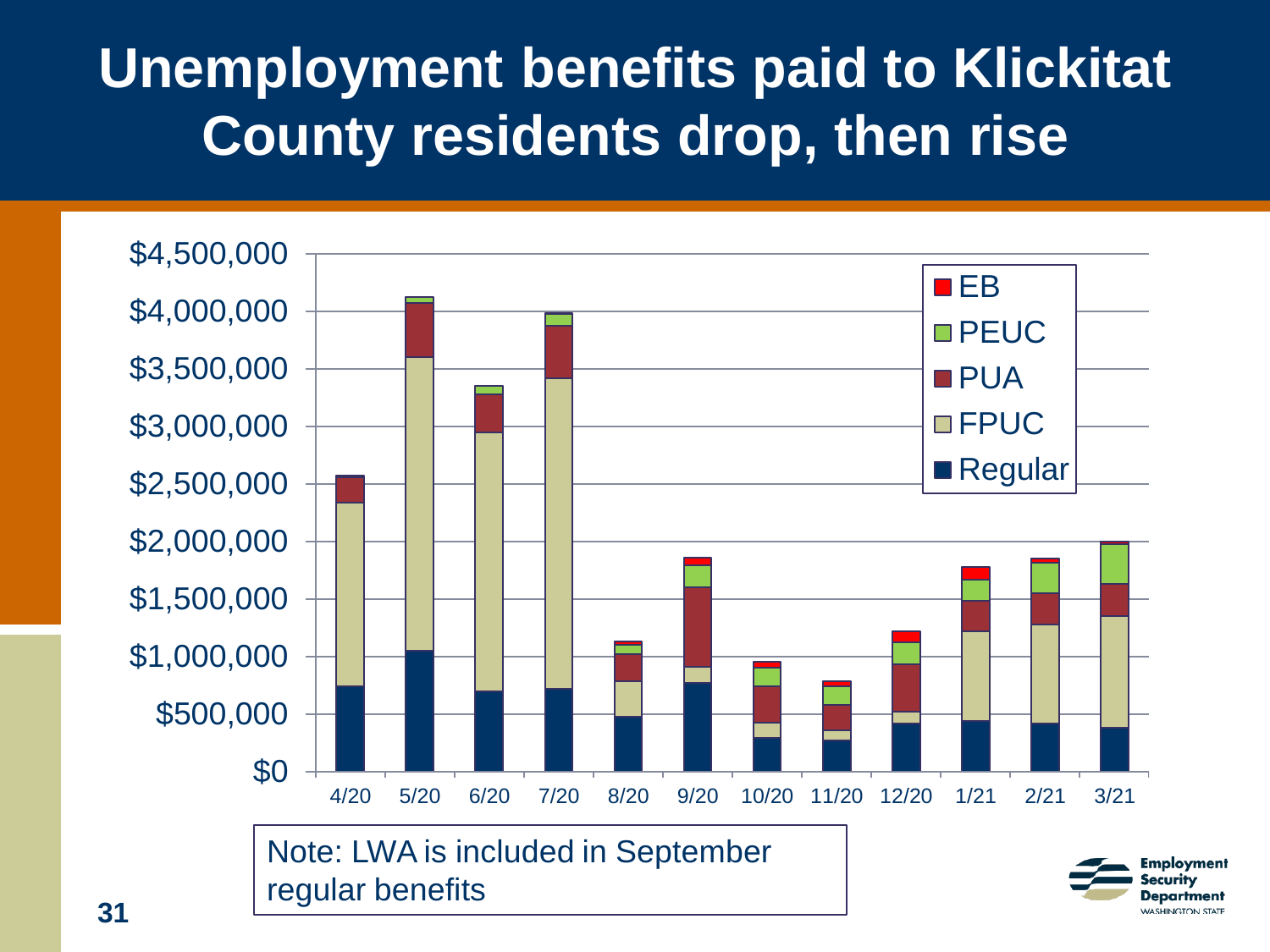## **Skamania jobs before COVID**

**Job Change, Skamania County, Feb. 2015 to Feb. 2020**



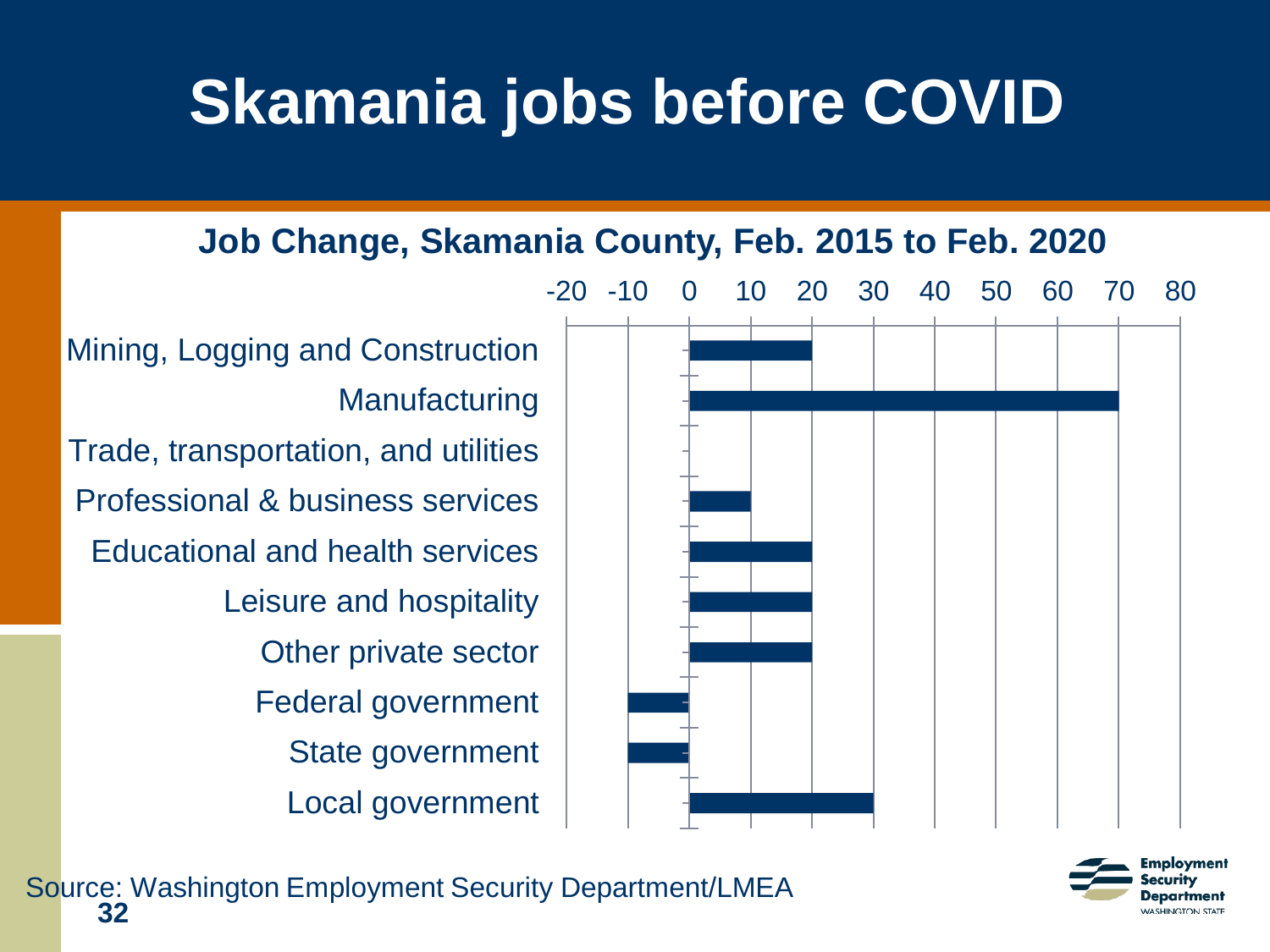## **Skamania jobs in COVID**





nnlovment oartmeni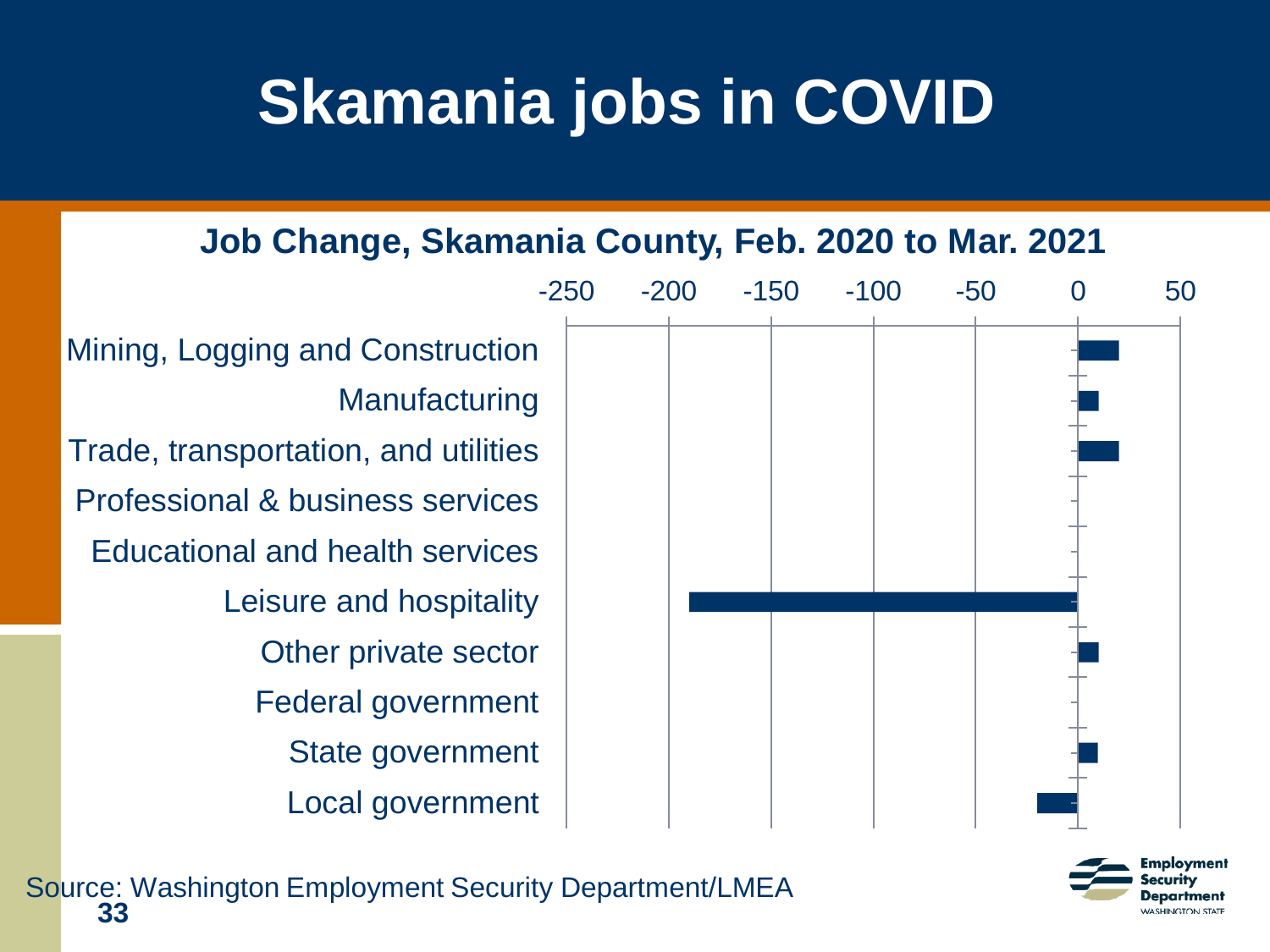# **Skamania continued claims: fewer claims, more long-term unemployed**

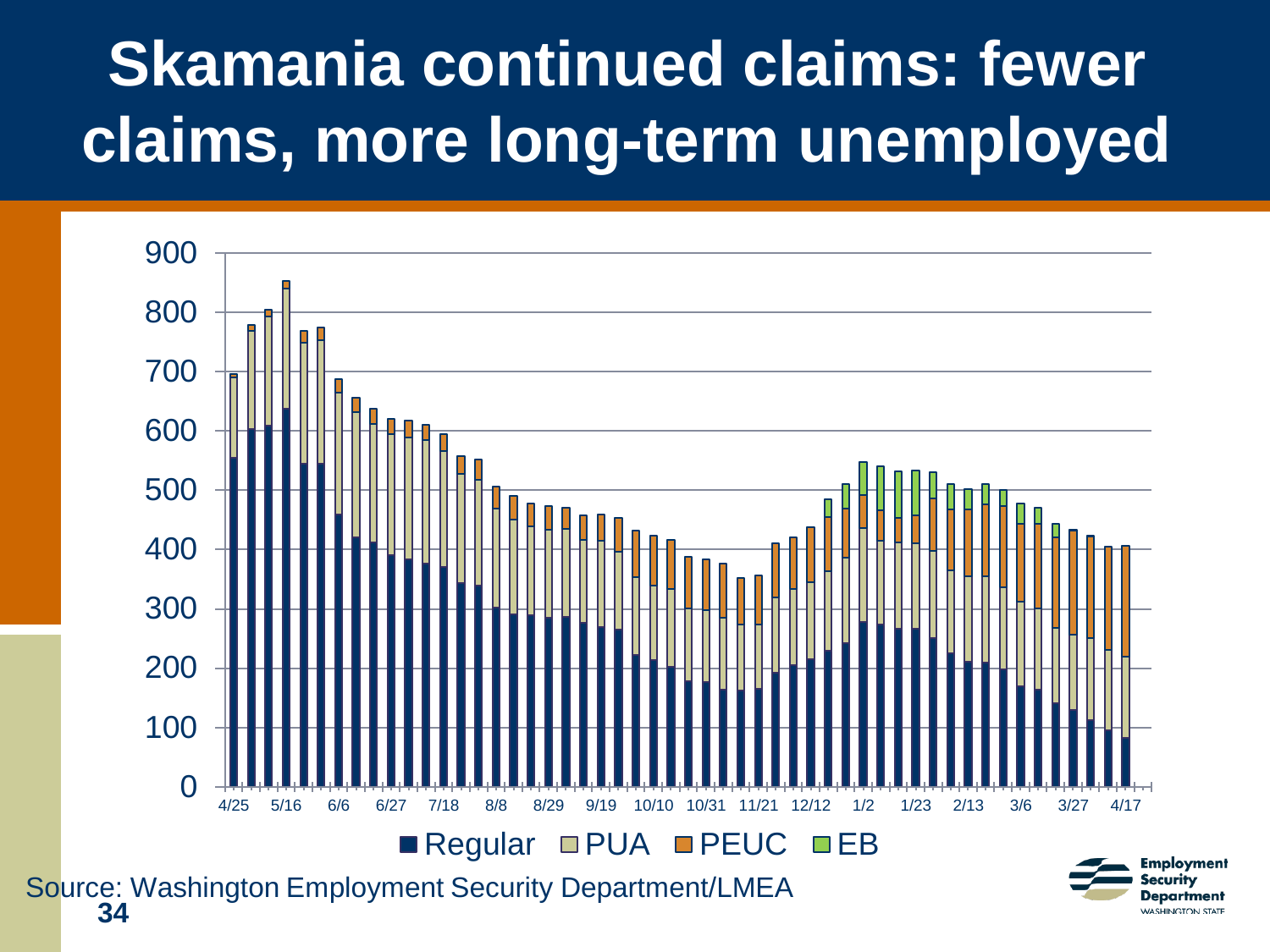## **Skamania claimants**

- •**By industry: accommodations & food services, manufacturing, education** •**Food service workers, construction trades, managers**
- •**Disproportionately:**
	- •**Female**
	- •**High school education**

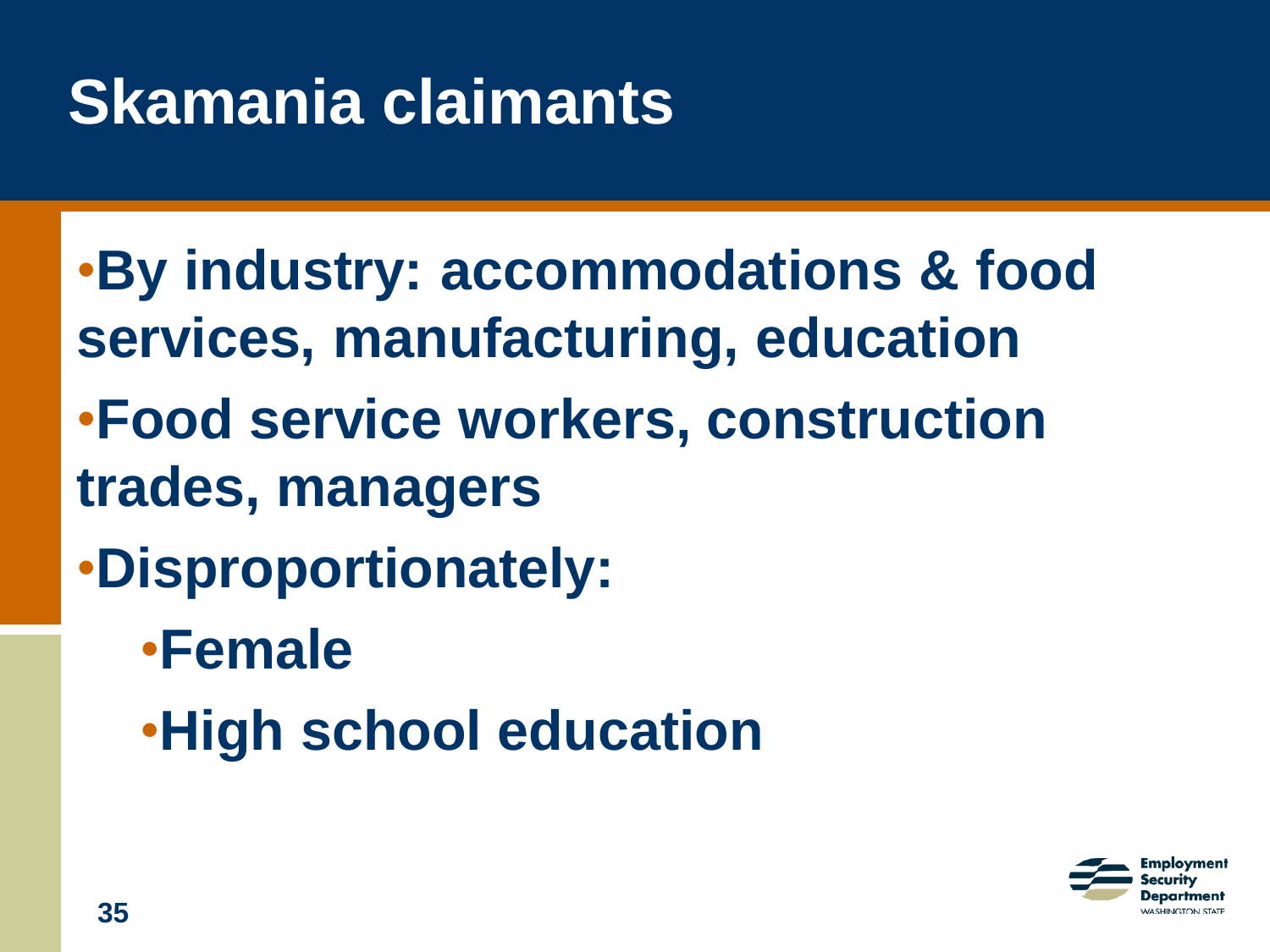#### **Unemployment benefits paid to Skamania County residents drop, then rise**



**36**